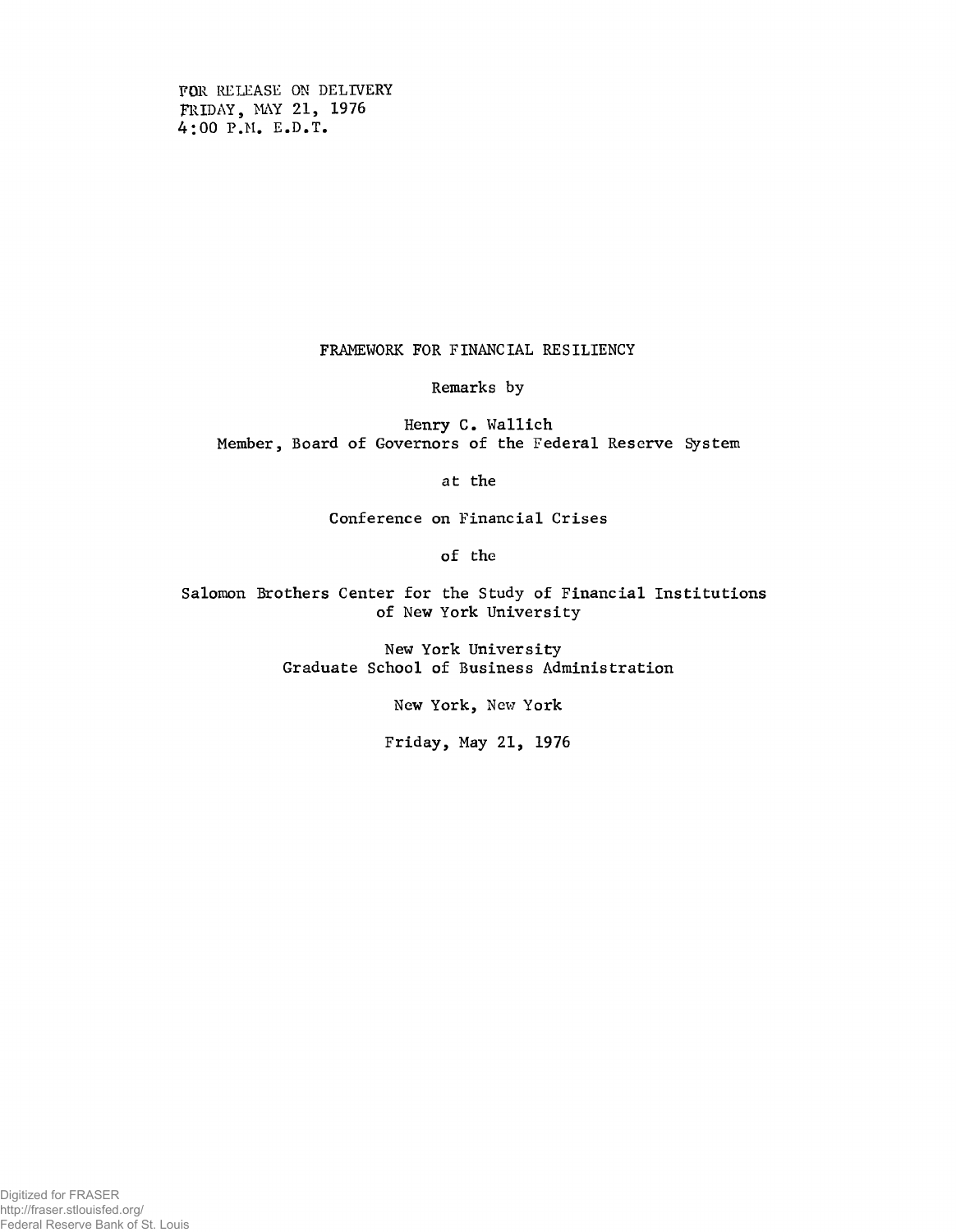#### **Summary and Conclusions**

**The American economy is in process of reducing financial risks. This is reaction to the escalation of financial risk in the economy that has been going on since World War II and that culminated in a severe recession from which we are now recovering. The bright young men who thought that if the risks they took in the management of financial and other corporations paid off, they would make it big, and if not, they could always find a new place to try, have learned differently, or perhaps are gone.**

**The present more conservative phase may be long lasting. The shock waves from the events of 1973 and 1974 seem to have set in motion a trend toward greater financial caution. The government has helped the transition by increasing its borrowing as private borrowers became more selective. The Federal Reserve has held the growth of the money supply moderate and plans to keep it that way.**

**There are two ways in which any inherent tendency condemning the economy toward successive waves of increased risk could be reduced. One is a change in our tax laws, to tax interest at the same rate as dividends, while holding total revenue from the corporate income tax steady. This would reduce the present attractiveness of debt over equity financing. The other applies to banks. There, insurance of deposits should be increased, probably not to 100 per cent, but substantially increased. That would cost little, and it would increase the stability of banks by giving assurance to depositors beyond the present \$40,000 insurance limit. Keeping larger deposits in place could greatly ease the situation of banks at times of liquidity stresses.**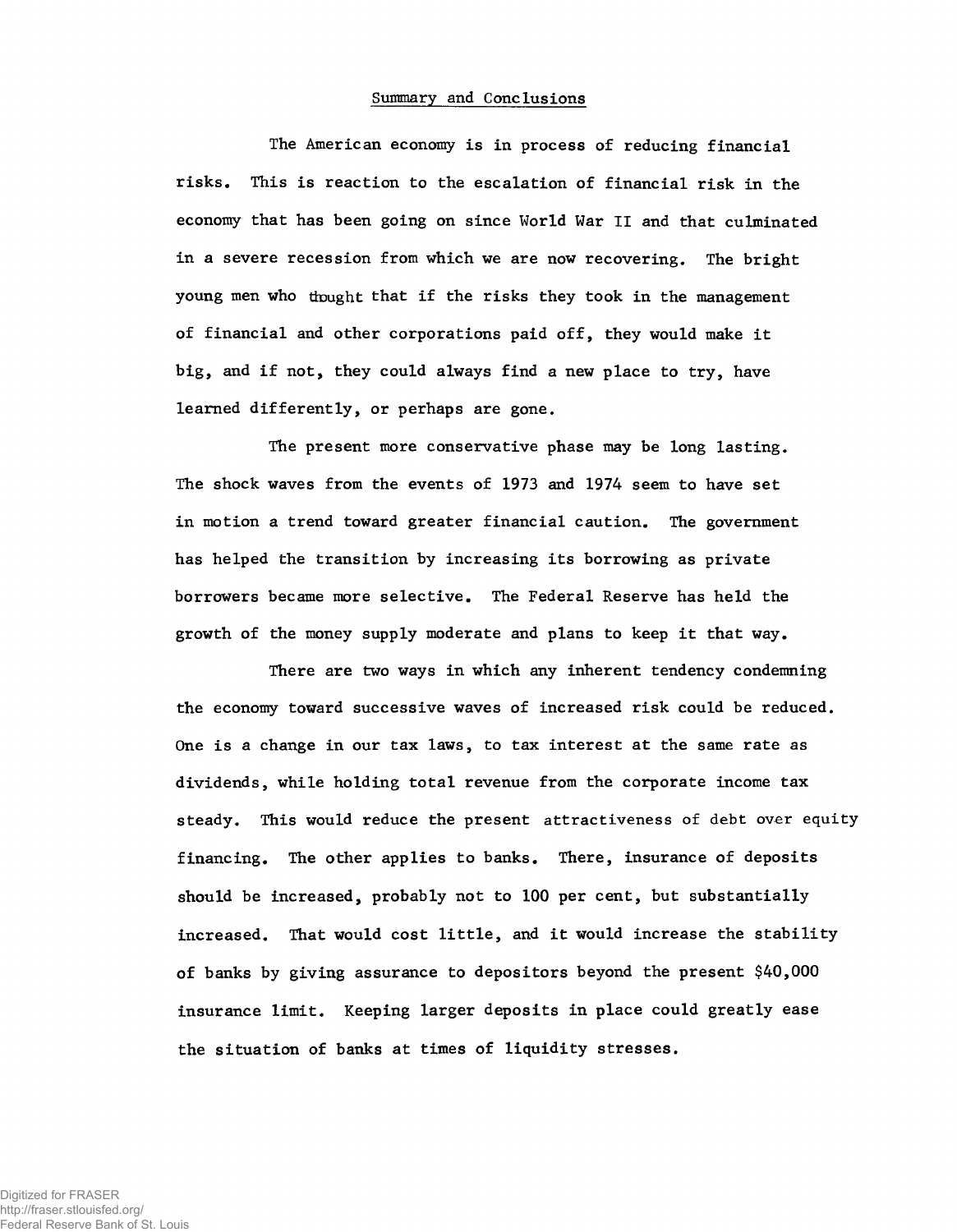**FRAMEWORK FOR FINANCIAL RESILIENCY**

**Remarks by**

**Henry C. Wallich Member, Board of Governors of the Federal Reserve System**

**at the**

**Conference on Financial Crises**

**of the**

**Salomon Brothers Center for the Study of Financial Institutions of New York University**

> **New York University Graduate School of Business Administration**

> > **New York, New York**

**Friday, May 21, 1976**

**The American economy, having passed through a long period during which risks were escalating, now seems to be clearly in the process of reducing financial risks. The data that accompanied the escalation phase are familiar. Nonfinancial enterprises increased**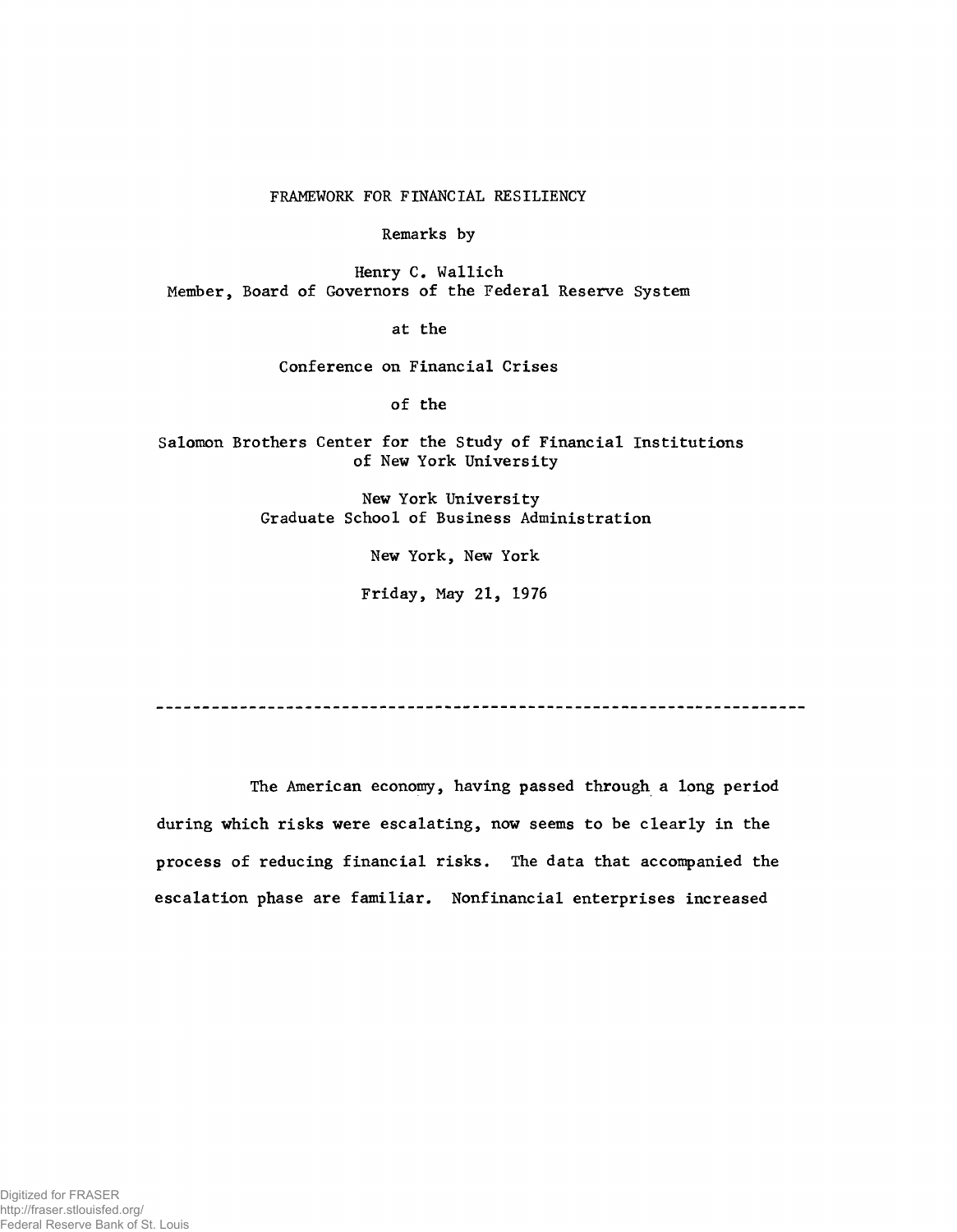**the ratio of external to total financing from the low levels of the 1950fs; within external financing they increased the role of debt relative to equity, and within debt, that of short-term to total debt. Cash and liquid assets declined in relation to short-term liabilities.**

**For the banking system, an analogous process meant diminishing capital ratios, increasing reliance on purchased funds, increasing "maturity intermediation," (transformation of short-term liabilities into long-term assets) and reducing the proportion of secondary liquid assets.**

**Most of these trends, in part displayed in the appended tables, had been continuing with only minor interruptions since the end of World War II, at which time the economy was perhaps overly liquid as a result of financial consolidation in the 1930\*s and the exigencies of wartime finance. In point of fact, it is difficult to indicate a historical period when the financial structure was "right.11**

**A process of rebuilding liquidity and restructuring balance sheets has been underway for most nonfinancial and financial enterprises for well over a year. We do not know how far it will go. We do know that similar reversals in 1967**

**-2-**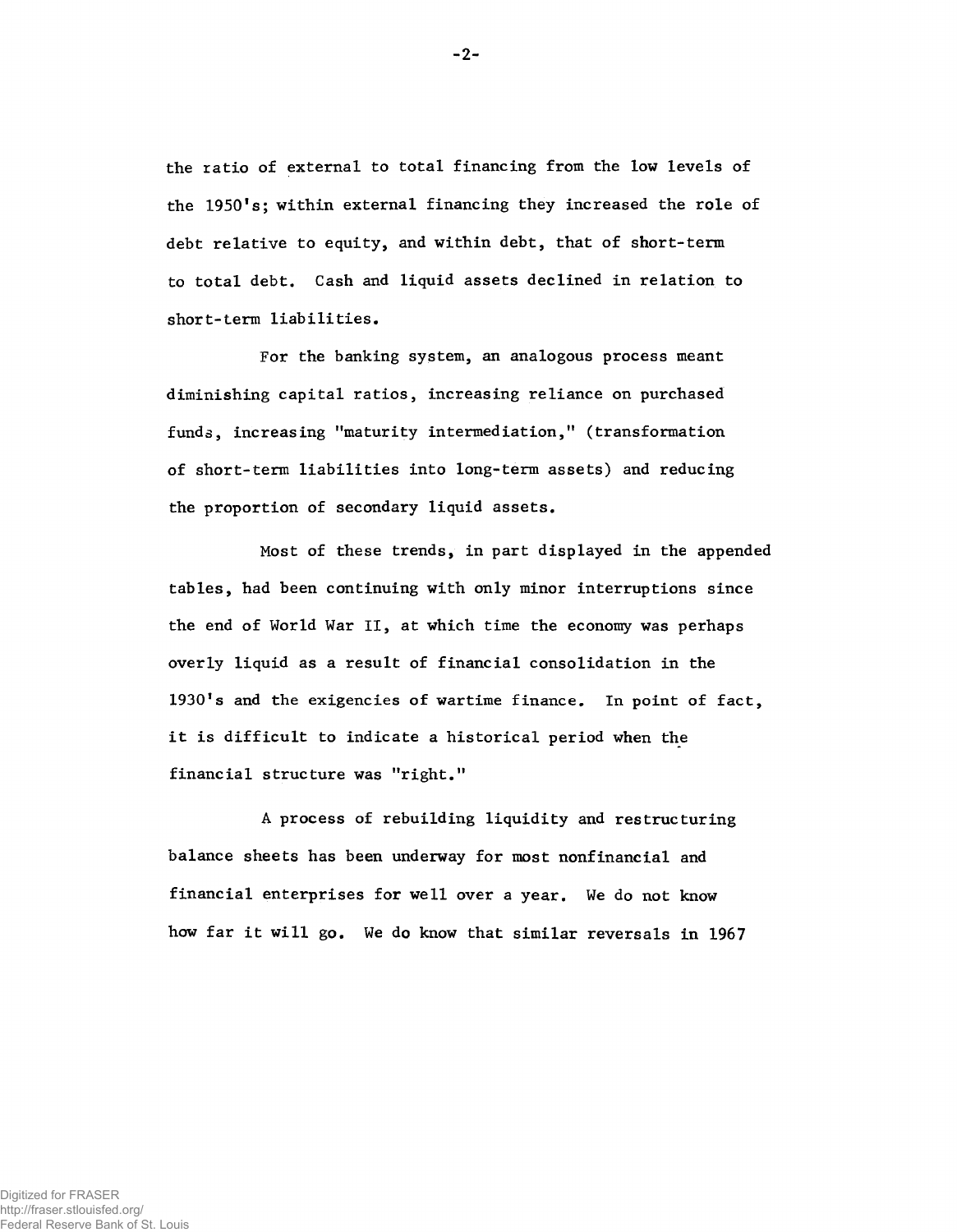**and 1970 were no more than interruptions of a longer trend toward higher risks. I believe that the present phase of consolidation is different. The shock waves that emanated from the events of 1973 and 1974 seem to have set in motion a trend toward greater financial caution that promises to achieve a much more satisfactory degree of financial consolidation than occurred on these previous occasions.**

**The financial system is not condemned to move toward ever higher degrees of risk, with ever greater reliance on government to stave off ultimate calamity. On the contrary, it seems to me that the degree of risk-taking in an economy fluctuates in long-term cycles, extending over a number of business cycles, and that the elevation of risk exposure on one side of this cycle produces results which induce an extended period of movement toward safer financial configurations. If we think of insolvency as the ultimate brink toward which the escalation of risk leads, then the early part of the long-term cycle represents an exploration of the approaches to the brink. Nobody quite knows where it is. Some bold spirits press forward, and if they are observed not to fall over, others conclude that the terrain is safe and follow. Eventually some do go over, and the rest, having suffered a severe scare, fall back. The scare occasioned by the latest exhibitions of financial brinkmanship, I would judge, has been sufficient to induce a very sizeable retreat toward safer ground.**

**-3-**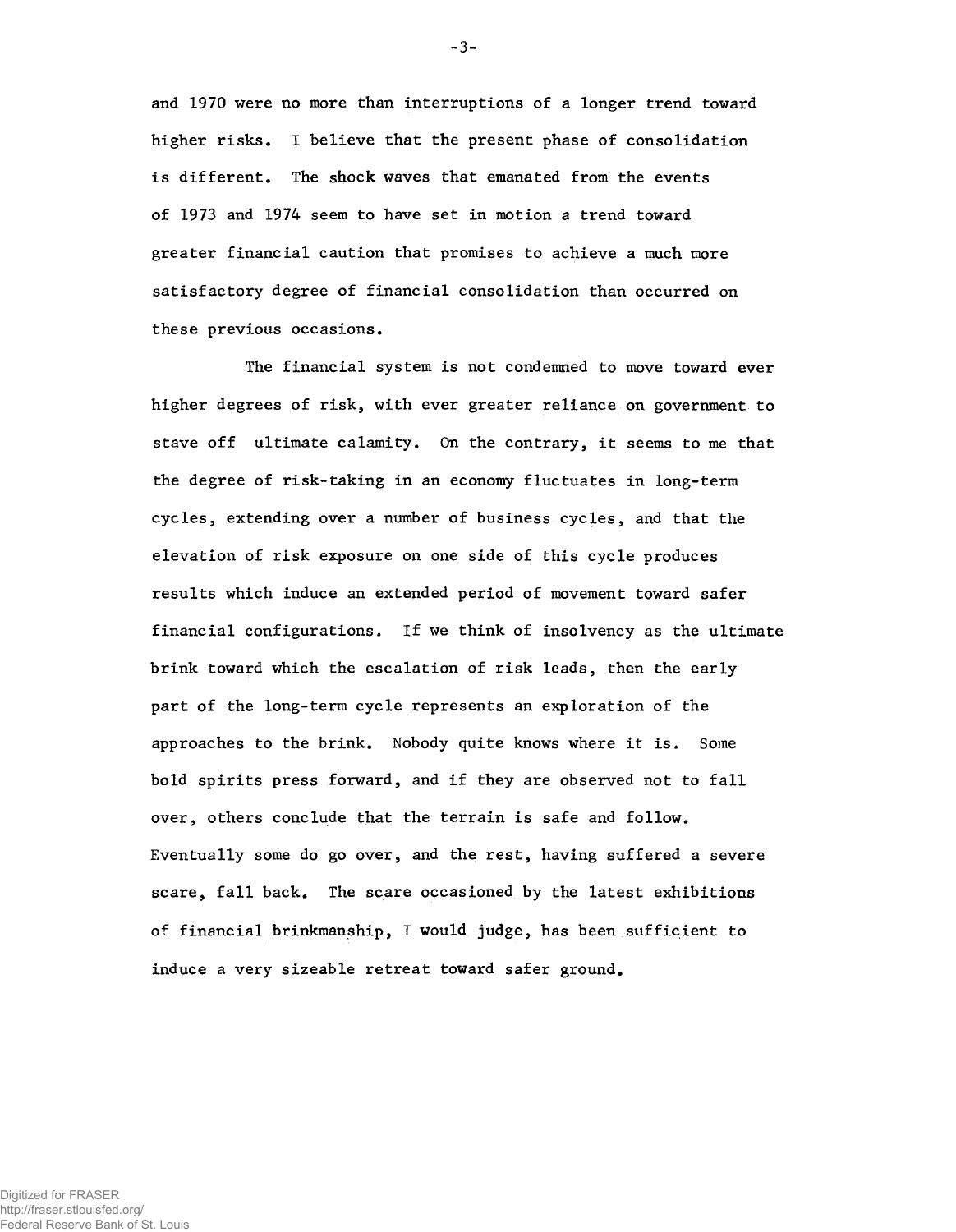**It is this process of approach and retreat that I would like to examine in somewhat more detail. Underlying the process is a hypothesis that peoplefs expectations of a major calamity are formed, much like other expectations, on the basis of a weighted sum of past experiences. Recent experience under such a hypothesis typically receives high weight, experience far in the past low weight. If a major financial crisis, such as** the 1930's, is only a few years behind, heavy weighting of recent **past experience will make firms and households cautious. As the experience fades into the past, it receives diminishing weight relative to more recent experience when nothing adverse happened. Thus the restraint of experience diminishes over several relatively mild business cycles until the resulting escalation of risk leads to a new crisis and the process begins once more.**

**Within this framework, I would like to examine some of the mechanisms and elements in the post-World War II environment that propelled business firms and banks in the direction of higher risk as recollections of past calamities had faded. I see at work three types of mechanisms: (1) genuine changes in the degree of risk, especially as a result of government action of various sorts, (2) a change in perception, in a downward direction, of the probability of particular events, when the actual probabilities have not declined, and (3) changes in attitudes toward risk, i.e., a reduction in risk aversion.**

**-4-**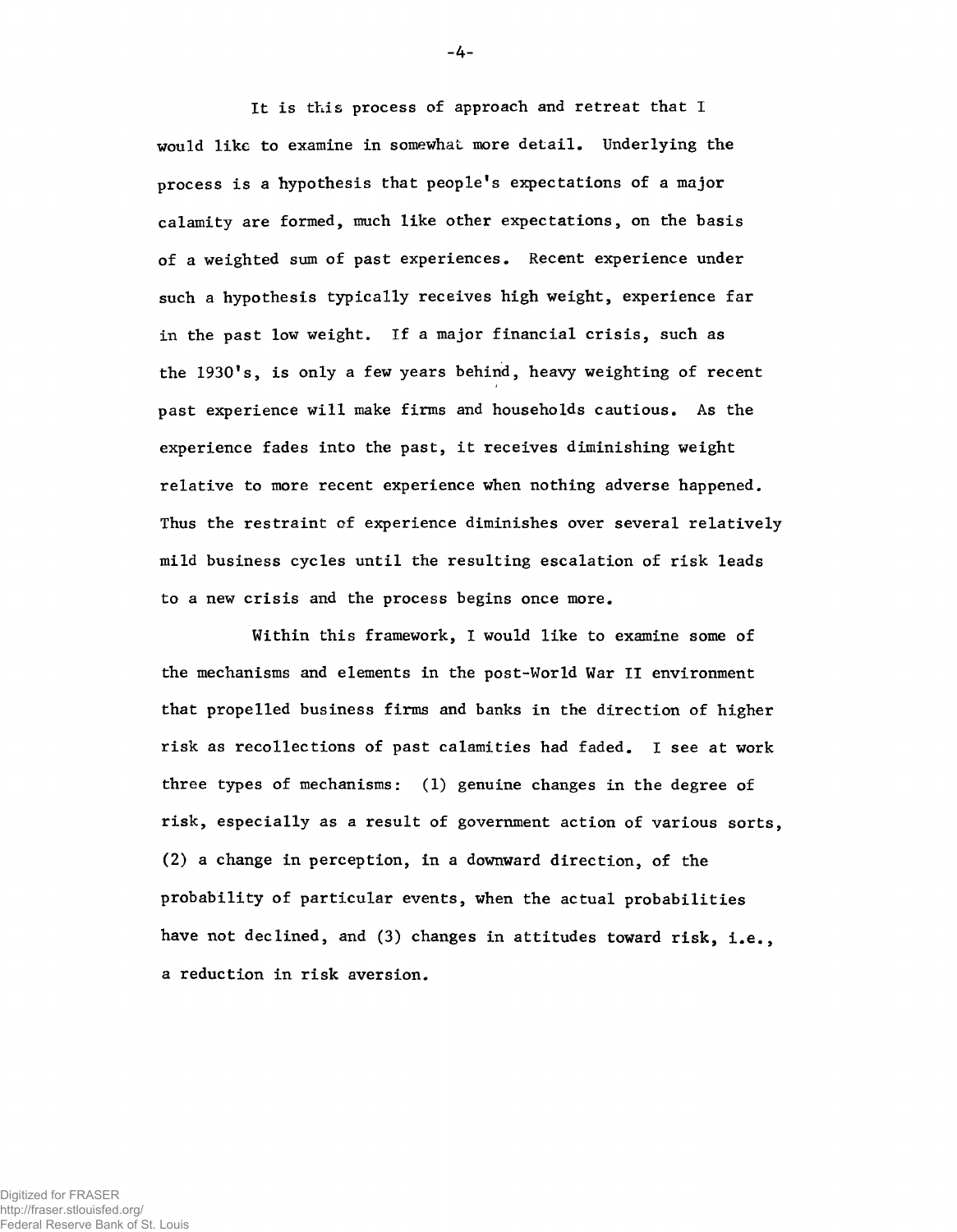**I shall begin by examining case (1) representing changes in objective reality that imply a reduction in risk. Government has had a reasonable, although far from complete, degree of success in using countercyclical fiscal and monetary policies to reduce business risk from major recessions. Even in 1973-74, it took the combined interaction of food shortages, the oil crisis, a simultaneous cyclical downturn throughout the industrialized world, and the accumulated maladjustments of previous years, including almost 10 years of inflation, to produce the most severe recession of the post-war period. In addition to the risk reduction resulting from macroeconomic stabilization, the government has employed microeconomic measures to limit economic and financial risks for individuals and businesses, among them programs for income maintenance, governmental assistance to small businesses and farmers and even large firms in distress, lender-of-last-resort facilities, deposit insurance, mortgage insurance and guarantees, and stock market credit regulation.**

**I would add bank supervision and regulation to this list, realizing that measures of this kind cannot achieve total protection. Regulation, by its nature, cannot cover all contingencies. Some avenues toward excessive risk-taking are likely to remain open. If the regulated erroneously concludes that everything that is not marked as dangerous is therefore necessarily safe, he may be**

**-5-**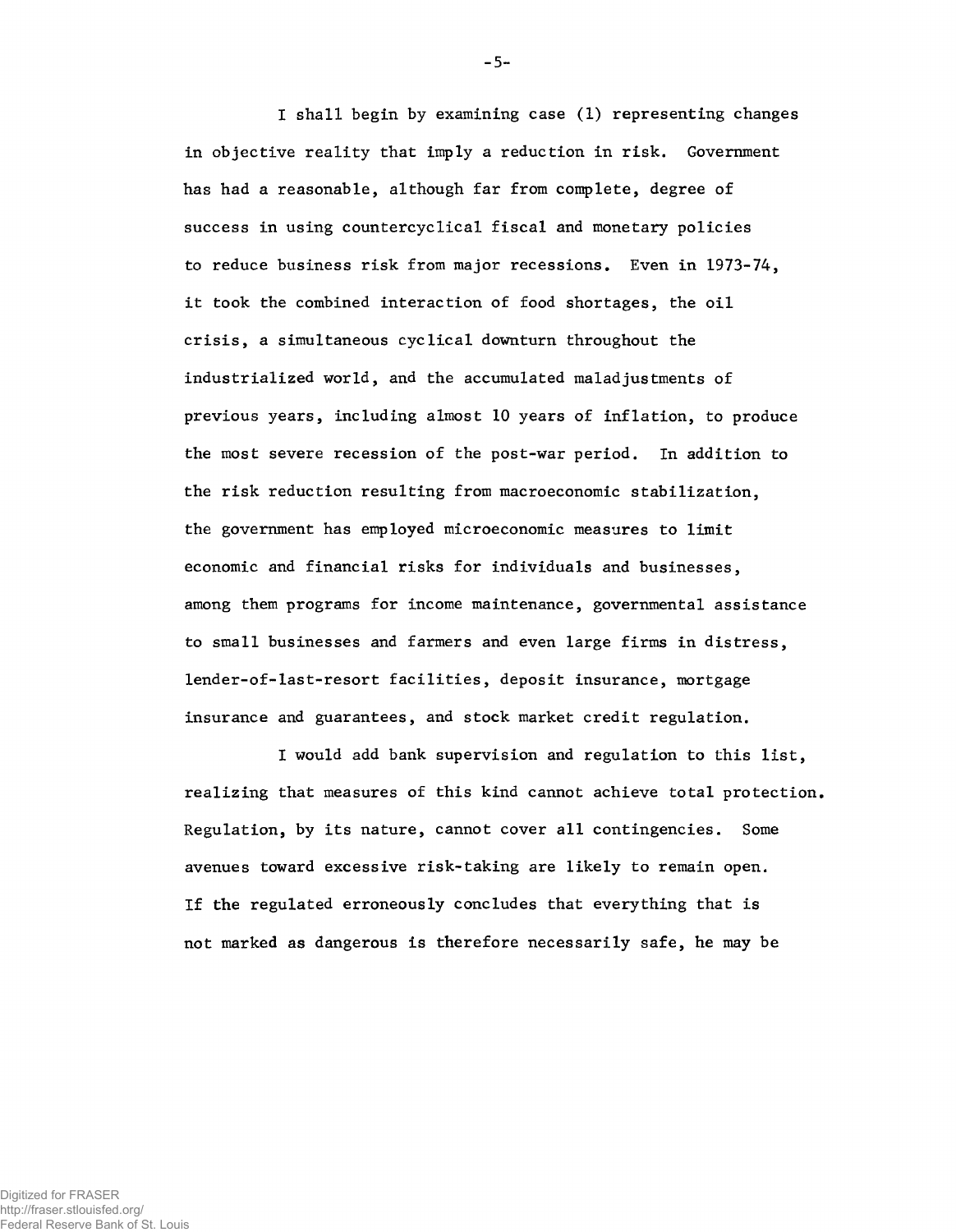**misled. Likewise, if the regulated is prepared to accept a certain degree of risk in his operation, regulation that limits particular forms of risk will not keep him from achieving his preferred risk exposure. It will merely foreclose for him his preferred forms of risk, leaving open others that are second best. Thus regulation may lead the regulated toward the selection of risks that he regards as suboptimal in kind, even if appropriate in degree.**

**Next I turn to what seems to me a tendency to re-evaluate, that is, change the perception of, risks that in an objective sense are really invariant. This arises, first, because asset markets, like other markets, sometimes develop imperfections. Some assets are not always valued correctly, and innovative operators may then be able to take advantage of this. Their success, however, can spawn imitators whose actions may contribute to an over-evaluation of assets that originally were not undervalued. There are many obvious examples of this in the history of the stock and real estate markets.**

**Second, a tendency to underestimate risk may occur because the ultimate consequences of excessive risk do not materialize immediately. In terms of probability, a high risk operation may work out well a number of times or for a considerable period, before the failure whose probability was underestimated does occur. In the interim, erroneous assessments of the true risk may proliferate.**

**-6-**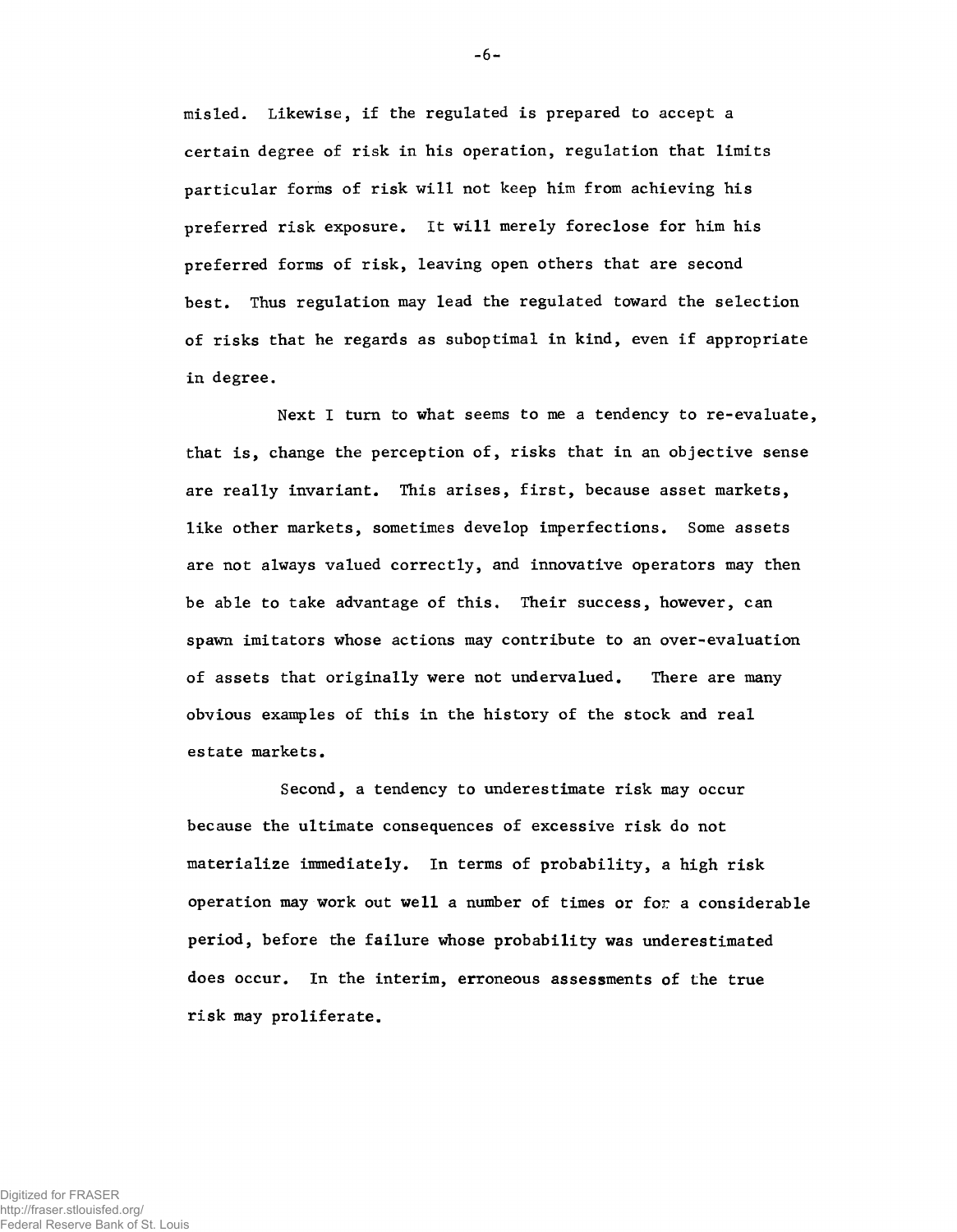**Third, excessive risk-taking can result from the tendency of portfolio managers to justify their decisions by reference to the decisions of others similarly situated, rather than by use of objective criteria. When a "peer group" is employed to represent the standard of sound practice, there is no real check on a developing trend toward riskier portfolios.**

**Fourth, managers of investments, financial and real, probably tend to underestimate covariance within portfolios or assets or projects they manage. For the expert whose job it is to evaluate the risk and return of a particular asset, the specific risk of that asset very easily comes to dominate his assessment of general market risk. In the event, as we have often seen, market risk may dominate as most things tend to go up and down together, and the result then is excessive risk-taking.**

**Fifth, even when risk is recognized and a risk premium demanded, it may not always give the protection that is expected. It is one thing to invest in a B bond and receive a risk premium of one per cent per year for 30 years. It is quite another to receive the same premium rate on a 90-day CD. There is, in effect, no reasonable risk premium that could compensate for substantial risk in a short-term asset. A belief to the contrary is likely to lead to excessive risk-taking.**

**-7-**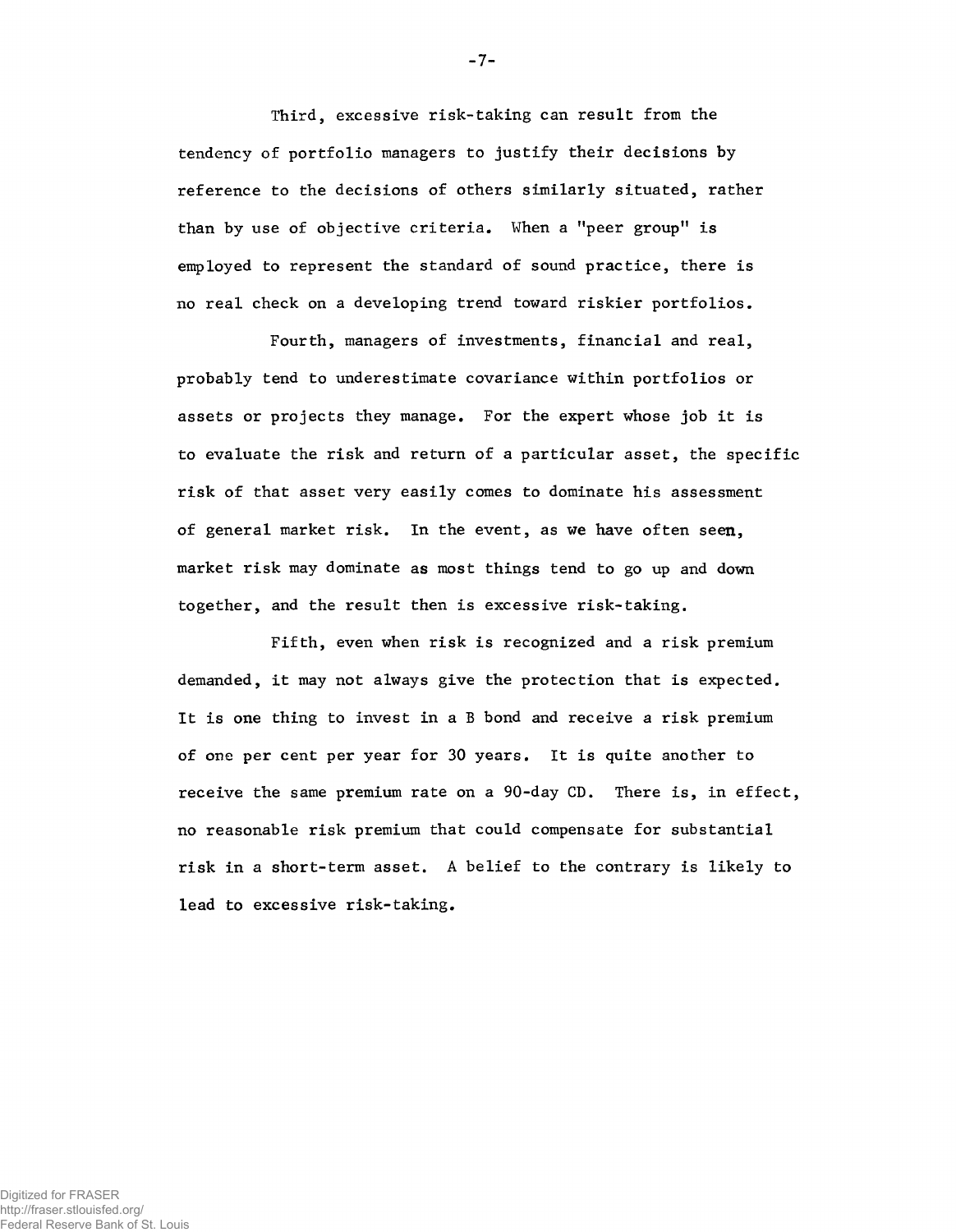**From the discussion of changing perception, i.e., re-evaluation, of objectively unchanging risks, I now turn to the possibility that fundamental attitudes toward risk may change over time, leading to a greater willingness to accept risks that are correctly evaluated as such. It should be borne in mind that risk aversion is not necessarily good and that risk neutrality is not necessarily bad. Much economic theorizing postulates risk neutrality on the part of the firm and risk aversion on the part of individuals as ultimate wealth owners. In the long run, one might assume, a sample of risk neutral firms will out-compete a sample of risk averse firms, even though a higher percentage of the risk neutrals may fall by the wayside.**

**First, a firmfs willingness to accept risk may increase over time as older executives who had experienced the last big crisis retire.**

Furthermore, the attitude of "managers" toward risk **tends to depend on the structure of penalties and rewards. The manager who expects to be penalized for losses but not to be greatly rewarded for gains will be very cautious. Another who has a chance to make it big if he wins, and thinks he can always get another job if he misses, will lean in the other direction. The increased use of stock options and management bonuses may encourage this attitude. It is my impression that, in the**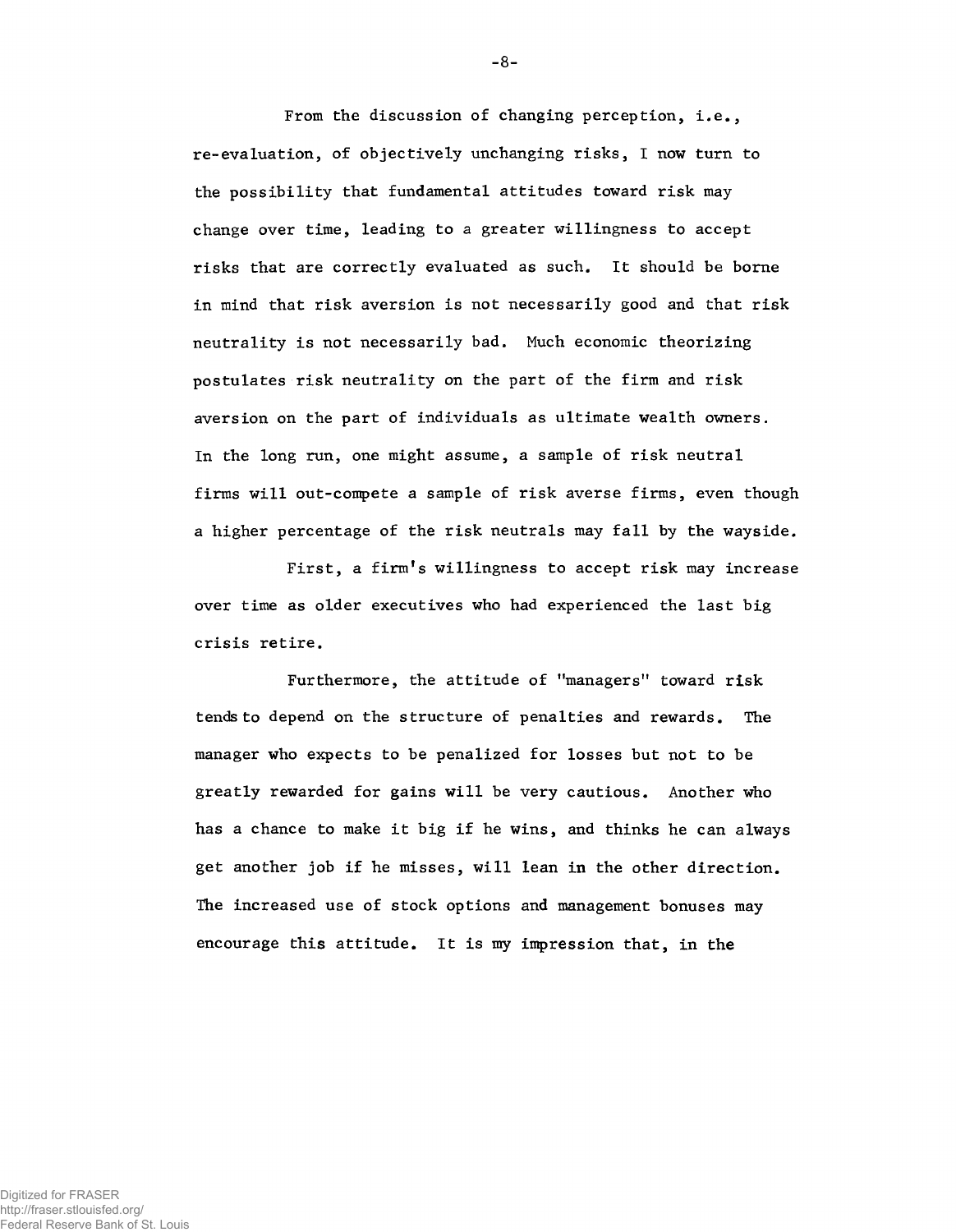**investment business at least, the structure of rewards and penalties was moving in the second direction before recent calamities struck.**

**Finally, there may be a tendency to accept greater risk with respect to the investment of money derived from past gains than with respect to the original investment.**

**These situations, although based only upon casual empiricism, seem to me to provide at least a partial explanation of behavior observed in the not too distant past. If my basic hypothesis is right -- the highest weight in the formation of expectations attaches to recent, often traumatic, experience - most of these mechanisms that were pushing for greater risk-taking are now operating in reverse. The bright young men have learned a lesson, or perhaps they are gone altogether. Greatly increased risk premia indicate a heightened awareness among investors as to the risk being assumed. These premia, in turn, create an incentive for firms to move to less exposed positions. The location of the brink has been thoroughly explored, and some have fallen over. The question is how long and how far the retreat from the brink will go.**

**I do not believe that there is a signpost telling us where danger ends and safety begins. There are only more safe and**

**-9-**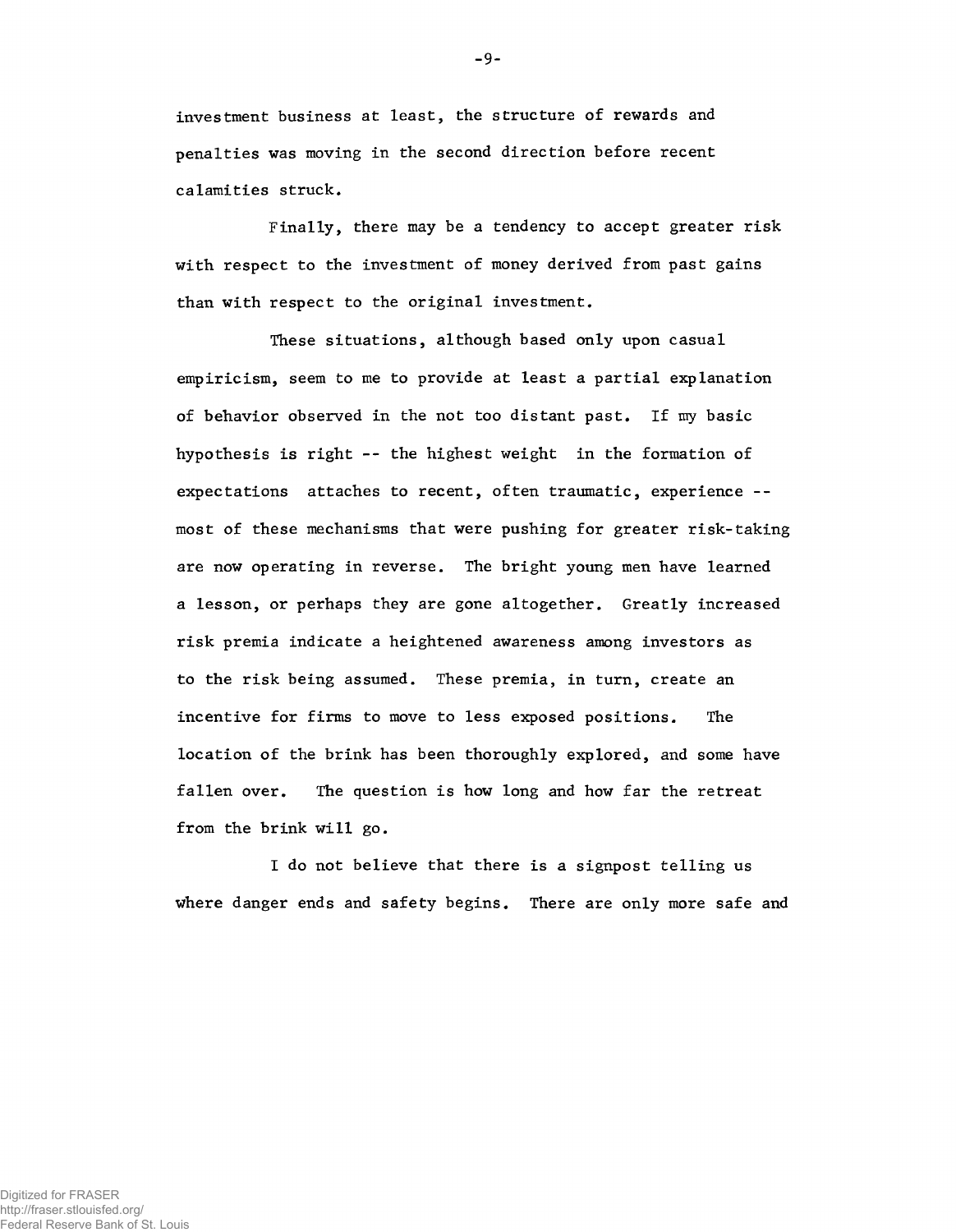**less safe positions. A fully informed investing public accurately gauging economic risk will be making asset choices that guide firms to positions reflecting the public preferences. We should bear in mind that a universal effort to achieve maximum safety may send us on a long and thirsty journey as each of the travelers tries to improve his liquidity or protect his solvency by forcing a less advantageous position on the rest.**

**Improvement in balance sheet structures, both of nonfinancial and financial corporations, is obviously very much needed. I would like to end with a short account of a few measures that government has taken, and a few it could take, to shorten and ease the trip, and to reduce artificial incentives to riskier financial structures.**

**To begin with I would note that the monetary authority has not sought to resolve liquidity and solvency problems by inflating the economy. The rate of growth of the money supply, M]^ has been moderate over the last two years and the Federal Reserve plans to keep it that way. We have learned, moreover, that whatever power inflation might have had in the past to float the economy off any financial shoals has vanished today. Inflation has revealed itself as a threat to liquidity and solvency.**

**What government has done of late through its fiscal policy is to take on some of the burden of debt that needed to be incurred**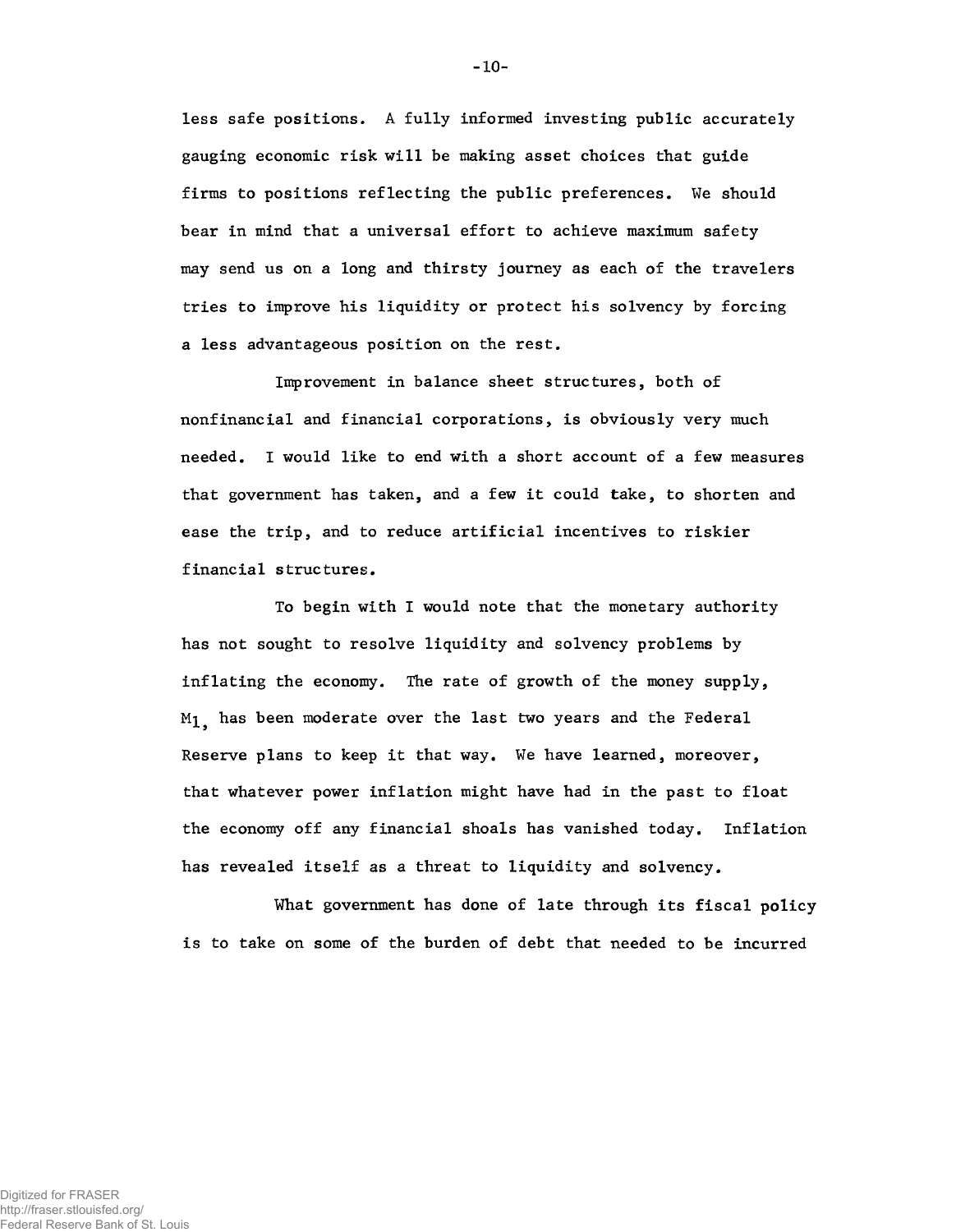**if savings were to be invested and jobs to be protected. Over the entire post-war period, however, the Federal government has been the one sector which has sharply reduced its debt relative to its income. As a result, all other sectors together have found their debt/income ratios rising. While this may have been an additional factor making for higher risk, I would not accept for a moment the implication that the government should increase its debt in order to spare the private sector the need to increase its own. The private sector can live with higher debt/income ratios than those of the late 40fs and the 50fs. But the substitution of public for private debt capacity during the recent recession has been beneficial for the restructuring process as well as for the maintenance of income levels. I need hardly add that what is beneficial during a recession may become a threat as the recovery advances.**

**I have in the past examined two devices that might reduce the economyfs inherent pressure toward escalating risk, and I shall mention them briefly. One is a change in our tax system designed to eliminate the tax bias toward debt and against equity. We can achieve this by reducing the tax deductibility of interest, thereby increasing the tax base so that the corporate tax falling upon dividends and profit retentions may be simultaneously reduced. If the same tax rate were applied to income going into interest payments, dividend payments, and profit retentions, the tax system**

**-11-**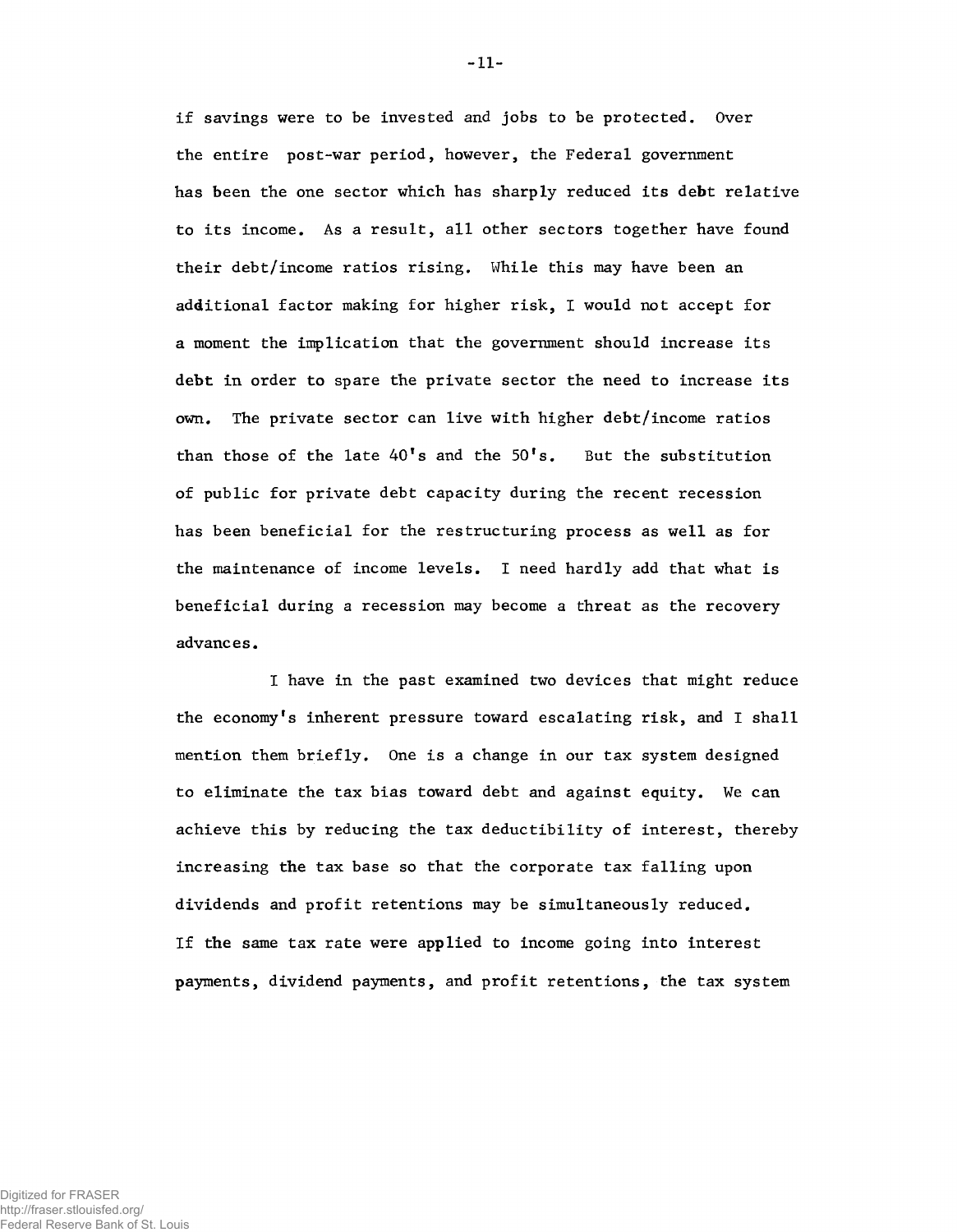**would be neutral with regard to the corporate choice between equity and debt. The problems of phasing into such a system it can only be done gradually -- are not inconsiderable, but could most likely be solved.**

**A second reduction in our financial risk exposure applies to the banking system. Present insurance of \$40,000 per deposit protects 63 per cent of the dollar value of deposits in insured banks, but leaves particularly large banks vulnerable to withdrawal of deposits in excess of \$40,000. The historical loss experience, even including U.S. National Bank in San Diego and Franklin, indicates that it would cost little to raise the level of insurance even up to 100 per cent. Doing so, in addition to providing insurance, would also help to minimize liquidity problems such as arose in the case of the Franklin National Bank, where a rapid runoff of CDs forced the Federal Reserve to substitute its credit for that of large depositors. However, it may not be wise to go to 100 per cent insurance, even if some of the inherent regulatory problems would be dealt with by graduated premiums. Full deposit insurance might eliminate the discipline now exerted over banks by the market place. Nor would I regard insurance as a full substitute for a continued effort by the banks to improve their capital positions. Nevertheless, enlarged deposit insurance is one of the avenues open to the government to increase the safety of our financial structure.**

**-12-**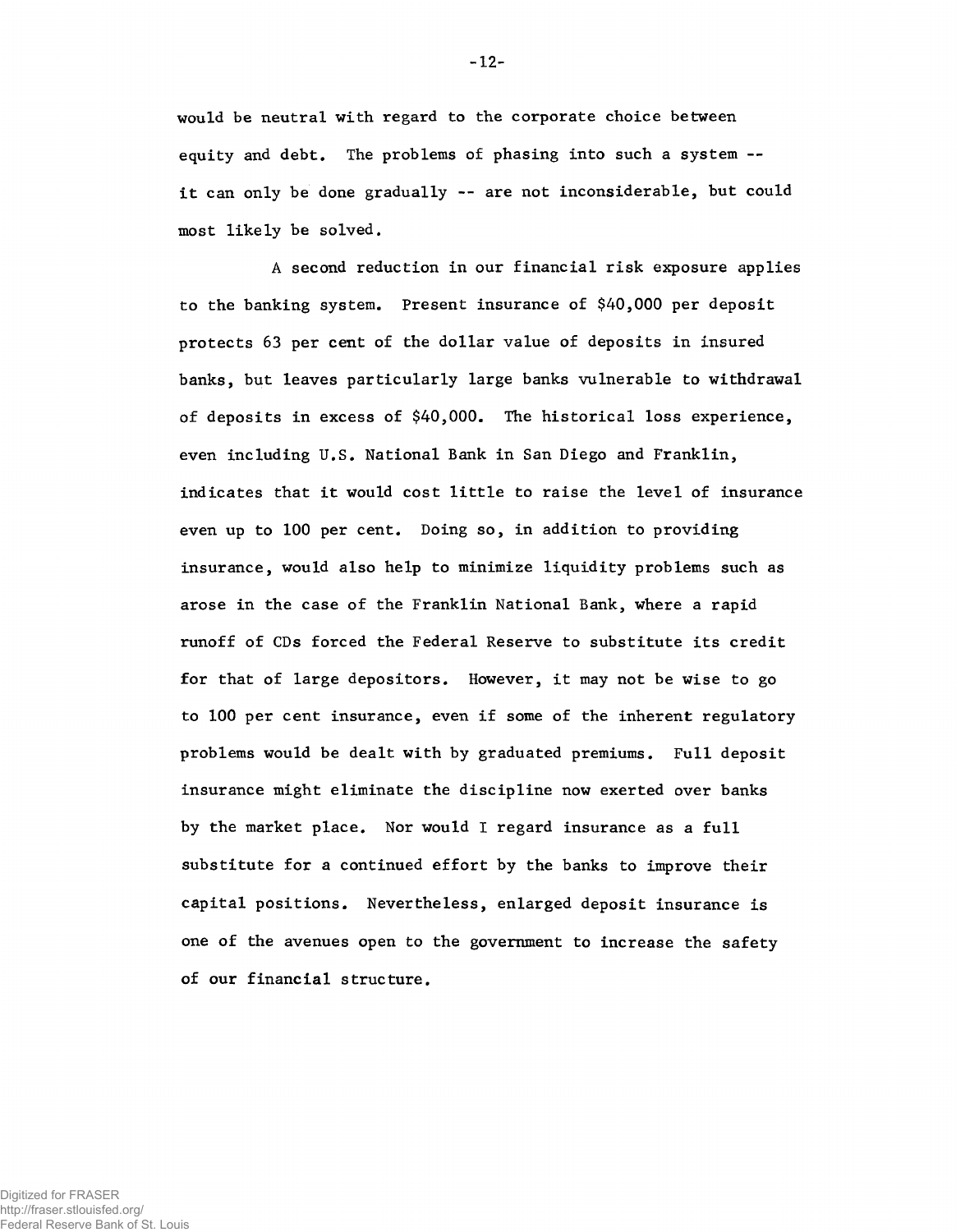## **Table 1**

|                       | Annual Flows in Billions of Dollars |                         |                         |             |        |                                 |  |  |
|-----------------------|-------------------------------------|-------------------------|-------------------------|-------------|--------|---------------------------------|--|--|
| End of                | Retained                            | Capital                 | Gross                   | Short-      |        | Net                             |  |  |
| Year or               | Profits After                       | Consumption             | <b>Internal</b>         | Term        | Term   |                                 |  |  |
| Quarter <sup>2/</sup> | IVA and $CCA^2$ /                   | Allowance <sup>4/</sup> | Fund $s$ <sup>5</sup> / | $Debt^{6/}$ | Debt2/ | Equity<br>Issues <sup>8</sup> / |  |  |
|                       |                                     |                         |                         |             |        |                                 |  |  |
| 1946                  | 3.2                                 | 4.6                     | 7.8                     | 6.0         | 3.5    | 1.0                             |  |  |
| 1947                  | 6.9                                 | 5.7                     | 12.6                    | 7.9         | 5.2    | 1.1                             |  |  |
| 1948                  | 11.9                                | $6.8$                   | 18.7                    | 3.2         | 5.2    | 1.0                             |  |  |
| 1949                  | 11.3                                | 7.8                     | 19.1                    | $-3.6$      | 2.9    | 1.2                             |  |  |
| 1950                  | 9.3                                 | 8.6                     | 17.9                    | 18.4        | 4.0    | 1.3                             |  |  |
| 1951                  | 9.9                                 | 10.0                    | 19.9                    | 8.0         | 5.8    | 2.1                             |  |  |
| 1952                  | 9.9                                 | 11.2                    | 21.1                    | $-0.2$      | 5.8    | 2.3                             |  |  |
| 1953                  | 8.2                                 | 12.9                    | 21.1                    | 0.3         | 4.0    | 1.8                             |  |  |
| 1954                  | 8.7                                 | 14.6                    | 23.3                    | $-0.4$      | 4.5    | 1.6                             |  |  |
| 1955                  | 12.2                                | 17.0                    | 29.2                    | 15.4        | 6.1    | 1.7                             |  |  |
| 1956                  | 10.5                                | 18.4                    | 28.9                    | 5.6         | 7.5    | 2.3                             |  |  |
| 1957                  | 10.3                                | 20.3                    | 30.6                    | 1.0         | 8.5    | 2.4                             |  |  |
| 1958                  | 8.1                                 | 21.4                    | 29.5                    | 1.6         | 8.1    | 2.0                             |  |  |
| 1959                  | 12.1                                | 22.9                    | 35.0                    | 10.5        | 7.5    | 2.1                             |  |  |
| 1960                  | 10.2                                | 24.2                    | 34.4                    | 4.3         | 7.1    | 1.4                             |  |  |
| 1961                  | 10.2                                | 25.4                    | 35.6                    | 8.0         | 8.7    | 2.1                             |  |  |
| 1962                  | 13.0                                | 28.4                    | 41.4                    | 6.6         | 10.2   | 0.4                             |  |  |
| 1963                  | 14.9                                | 29.5                    | 44.4                    | 11.8        | 10.1   | $-0.3$                          |  |  |
| 1964                  | 19.3                                | 30.7                    | 50.0                    | 11.3        | 9.8    | 1.1                             |  |  |
| 1965                  | 23.4                                | 32.6                    | 55.9                    | 21.4        | 13.4   | $\mathcal{R}^{\pm}$             |  |  |
| 1966                  | 25.0                                | 35.4                    | 60.4                    | 16.7        | 18.3   | 1.3                             |  |  |
| 1967                  | 22.2                                | 38.9                    | 61.1                    | 8.9         | 21.2   | 2.4                             |  |  |
| 1968                  | 19.5                                | 42.6                    | 62.1                    | 29.9        | 22.2   | $-0.2$                          |  |  |
| 1969                  | 14.3                                | 47.3                    | 61.6                    | 32.5        | 21.5   | 3.4                             |  |  |
| 1970                  | $6.0$                               | 52.7                    | 58.7                    | 11.4        | 27.0   | 5.7                             |  |  |
| 1971                  | 10.3                                | 57.7                    | 68.0                    | 9.9         | 31.1   | 11.4                            |  |  |
| 1972                  | 18.2                                | 62.0                    | 80.2                    | 25.2        | 33.2   | 10.9                            |  |  |
| 1973                  | 15.7                                | 68.1                    | 83.8                    | 44.4        | 39.8   | 7.4                             |  |  |
| 1974                  | 0.1                                 | 77.6                    | 77.7                    | 53.1        | 44.6   | 4.1                             |  |  |
| 1975                  | 15.2                                | 88.6                    | 103.8                   | $-3.7$      | 33.9   | 9.9                             |  |  |
| $1976 - I$            | 25.2                                | 94.8                    | 120.0                   | 37.3        | 24.6   | 7.2                             |  |  |
|                       |                                     |                         |                         |             |        |                                 |  |  |
| Averages:             |                                     | 6.7                     | 15.2                    | 6.4         | 4.2    | 1.1                             |  |  |
| 1946-1950             | 8.5                                 | 13.1                    | 22.9                    | 4.6         | 5.2    | 1.9                             |  |  |
| 1951-1955             | 9.8                                 | 21.4                    | 31.7                    | 4.6         | 7.7    | 2.0                             |  |  |
| 1956-1960             | 10.2                                | 29.3                    | 45.5                    | 11.8        | 10.4   | 0.8                             |  |  |
| 1961-1965             | 16.2                                | 43.4                    | 60.8                    | 19.9        | 22.0   | 2.5                             |  |  |
| 1966-1970             | 17.4                                | 70.8                    | 82.7                    |             | 36.5   | 8.7                             |  |  |
| $1971 - 1975$         | 11.9                                |                         |                         | 25.8        |        |                                 |  |  |

#### **INTERNAL AND EXTERNAL SOURCES OF FUNDS OF NONFINANCIAL CORPORATIONS—**

**Footnotes attached next page.**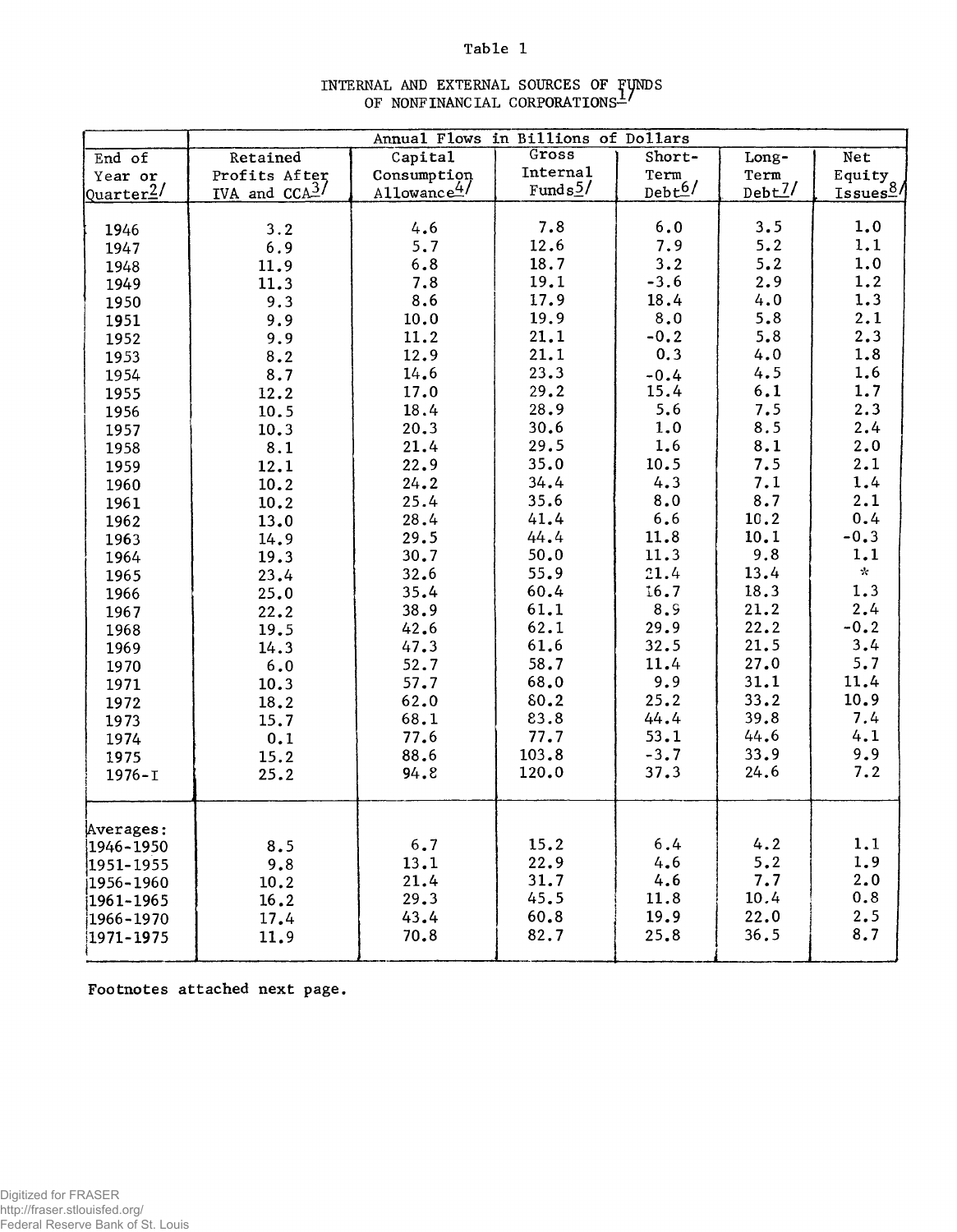**1/Non-farm corporations.**

- **2/Numbers for first quarter 1976 are preliminary and are at seasonally adjusted annual rates.**
- **3/Retained profits are on the old NIA basis through 1961 --reflect only the inventory valuation adjustment (IVA)- and are on the new NIA basis after 1961--reflect the inventory valuation adjustment plus the capital consumption adjustment (CCA) for underdepreciation. Retained profits include foreign branch profits.**
- **4/The capital consumption allowance is from the NIA and is primarily tabulated by IRS from tax returns filed by nonfinancial corporations.**
- **¿/Gross internal funds: retained profits after IVA and (since 1962) CCA plus capital consumption allowance.**
- **6/Short term debt: commercial paper, acceptances, finance company loans, U.S. Government loans, construction loans, 60 per cent of bank loans N.E.C., profit taxes payable, trade debt, and miscellaneous liabilities.**
- **7/Long term debt: tax exempt and corporate bonds, multifamily and commercial mortgages, and 40 per cent of bank loans N.E.C.**
- **8>/Net equity issues: new equity issues less equity retirements.**

**\*--less than 0.05.**

**Totals may not add because of rounding.**

**SOURCE: Flow of Funds Section, Board of Governors of the Federal Reserve System.**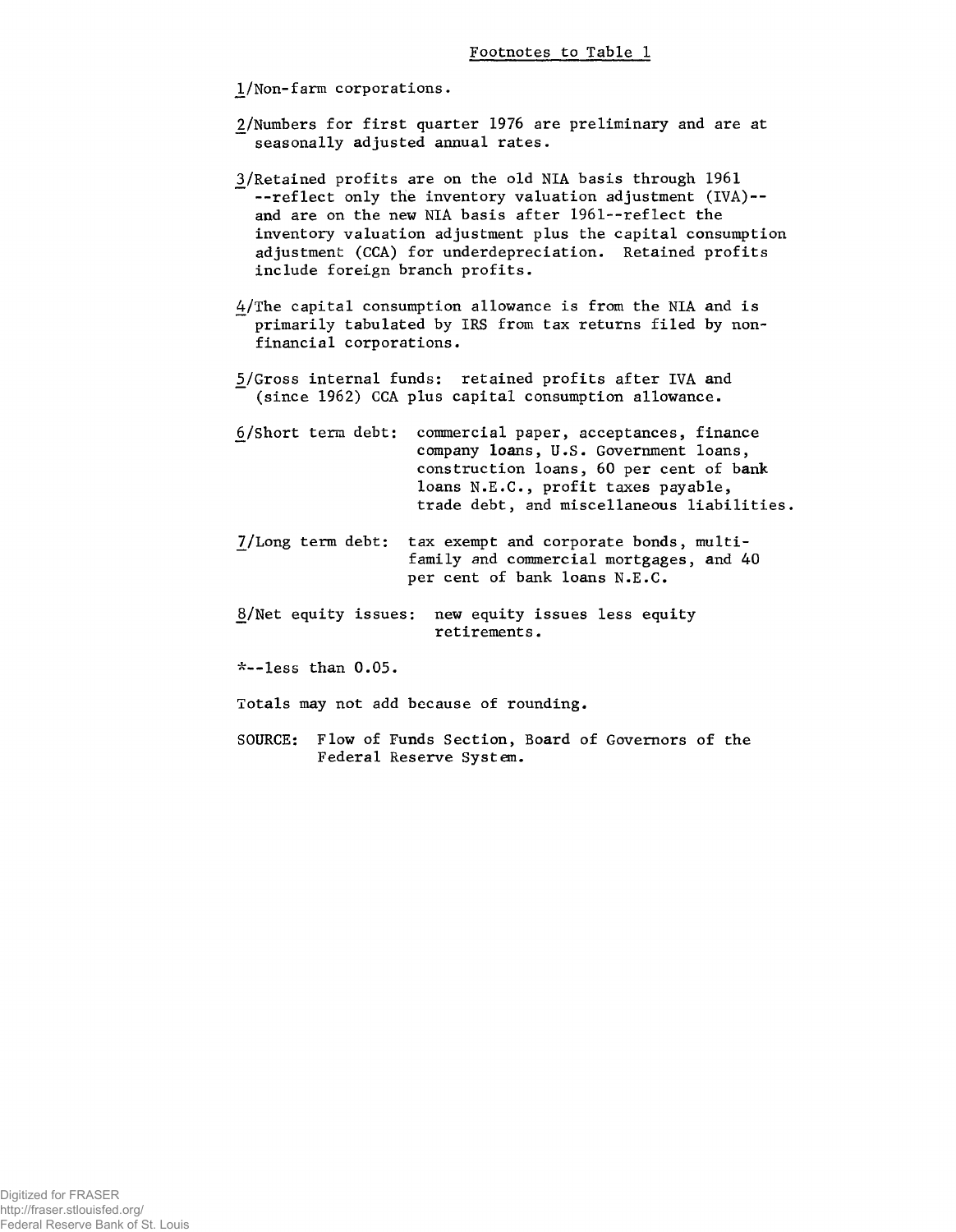#### **TABLE 2**

# EXTERNAL SOURCES OF FUNDS OF NONFINANCIAL CORPORATIONS:<sup>1</sup>/ **PERCENTAGE DISTRIBUTION OF ANNUAL FLOWS**

|               | \$ Billions            |                                 |                                 |                                 |
|---------------|------------------------|---------------------------------|---------------------------------|---------------------------------|
| End           | External               | $S.T.$ Debt <sup>47</sup>       | $L.T.$ Debt4/                   | Net Equity                      |
| Year or       | Sources                | <b>External</b>                 | <b>External</b>                 | Issues <sup>4/</sup>            |
| Quarter $2/$  | of Funds $\frac{3}{ }$ | Sources                         | Sources                         | Ext. Sources                    |
|               |                        |                                 |                                 |                                 |
| 1946          | 10.5                   | 57.1                            | 33.3                            | 9.5                             |
| 1947          | 14.2                   | 55.6                            | 36.6                            | 7.7                             |
| 1948          | 9.4                    | 34.0                            | 55.3                            | 10.6                            |
| 1949          | 0.5                    | $\mathfrak n$ . $\mathfrak m$ . | $\mathfrak n$ . $\mathfrak m$ . | $\mathfrak n$ . $\mathfrak m$ . |
| 1950          | 23.7                   | 77.6                            | 16.9                            | 5.5                             |
| 1951          | 15.9                   | 50.3                            | 36.5                            | 13.2                            |
| 1952          | 7.9                    | $-2.5$                          | 73.4                            | 29.1                            |
| 1953          | 6.1                    | 4.9                             | 65.6                            | 29.5                            |
| 1954          | 5.7                    | $-7.0$                          | 78.9                            | 28.1                            |
| 1955          | 23.2                   | 66.4                            | 26.3                            | 7.3                             |
| 1956          | 15.4                   | 36.4                            | 48.7                            | 14.9                            |
| 1957          | 11.9                   | 8.4                             | 71.4                            | 20.2                            |
| 1958          | 11.7                   | 13.7                            | 69.2                            | 17.1                            |
| 1959          | 20.1                   | 52.2                            | 37.3                            | 10.4                            |
| 1960          | 12.8                   | 33.6                            | 55.5                            | 10.9                            |
| 1961          | 18.8                   | 42.5                            | 46.3                            | 11.2                            |
| 1962          | 17.2                   | 38.4                            | 59.3                            | 2.3                             |
| 1963          | 21.6                   | 54.6                            | 46.8                            | $-1.4$                          |
| 1964          | 22.2                   | 50.9                            | 44.1                            | 5.0                             |
| 1965          | 34.8                   | 61.5                            | 38.5                            | $\mathcal{L}_{\mathcal{C}}$     |
| 1966          | 36.3                   | 46.0                            | 50.4                            | 3.6                             |
| 1967          | 32.5                   | 27.4                            | 65.2                            | 7.4                             |
| 1968          | 51.9                   | 57.6                            | 42.8                            | $-0.4$                          |
| 1969          | 57.4                   | 56.6                            | 37.5                            | 5.9                             |
| 1970          | 44.1                   | 25.8                            | 61.2                            | 12.9                            |
| 1971          | 52.4                   | 18.9                            | 59.4                            | 21.7                            |
| 1972          | 69.3                   | 36.4                            | 47.9                            | 15.7                            |
| 1973          | 91.6                   | 48.5                            | 43.4                            | 8.1                             |
| 1974          | 101.8                  | 52.2                            | 43.8                            | 4.0                             |
| 1975          | 40.1                   | $-9.2$                          | 84.5                            | 24.7                            |
| $1976 - I$    | 69.1                   | 54.0                            | 35.6                            | 10.4                            |
| Averages:     |                        |                                 |                                 |                                 |
| $1946 - 1950$ | 11.7                   | 56.1                            | 35.5                            | 8.3                             |
| $1951 - 1955$ | 11.8                   | 22.4                            | 56.1                            | 21.4                            |
| 1956-1960     | 14.4                   | 28.8                            | 56.4                            | 14.7                            |
| 1961-1965     | 22.9                   | 49.6                            | 47.0                            | 4.3                             |
| 1966-1970     | 44.4                   | 42.7                            | 51.4                            | 5.9                             |
| 1971-1975     | 71.0                   | 29.3                            | 55.8                            | 14.8                            |
|               |                        |                                 |                                 |                                 |

**Footnotes attached next page.**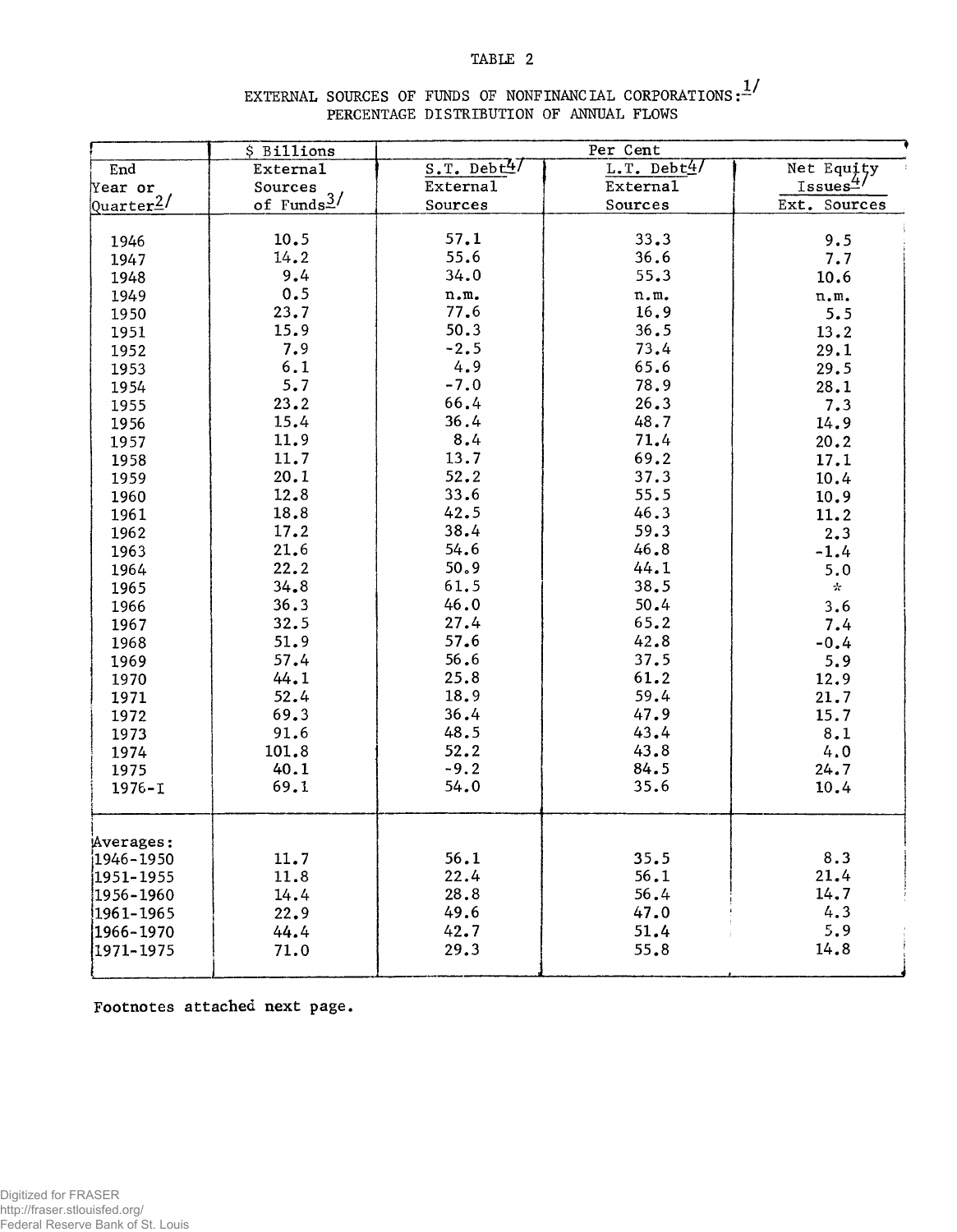#### **Footnotes to Table 2**

**2/Numbers for first quarter 1976 are preliminary and are at seasonally adjusted annual rates. ^/External source of funds: short term debt, long term debt, and net equity issues. See Table 1 for these data. 4/See the footnotes to Table 1 for the definition of this item. n.m.--not meaningful. 'v--less than 0.05. Totals may not add because of rounding. JL/Non-farm corporations.**

**SOURCE: Flow of Funds Section, Board of Governors of the Federal Reserve System.**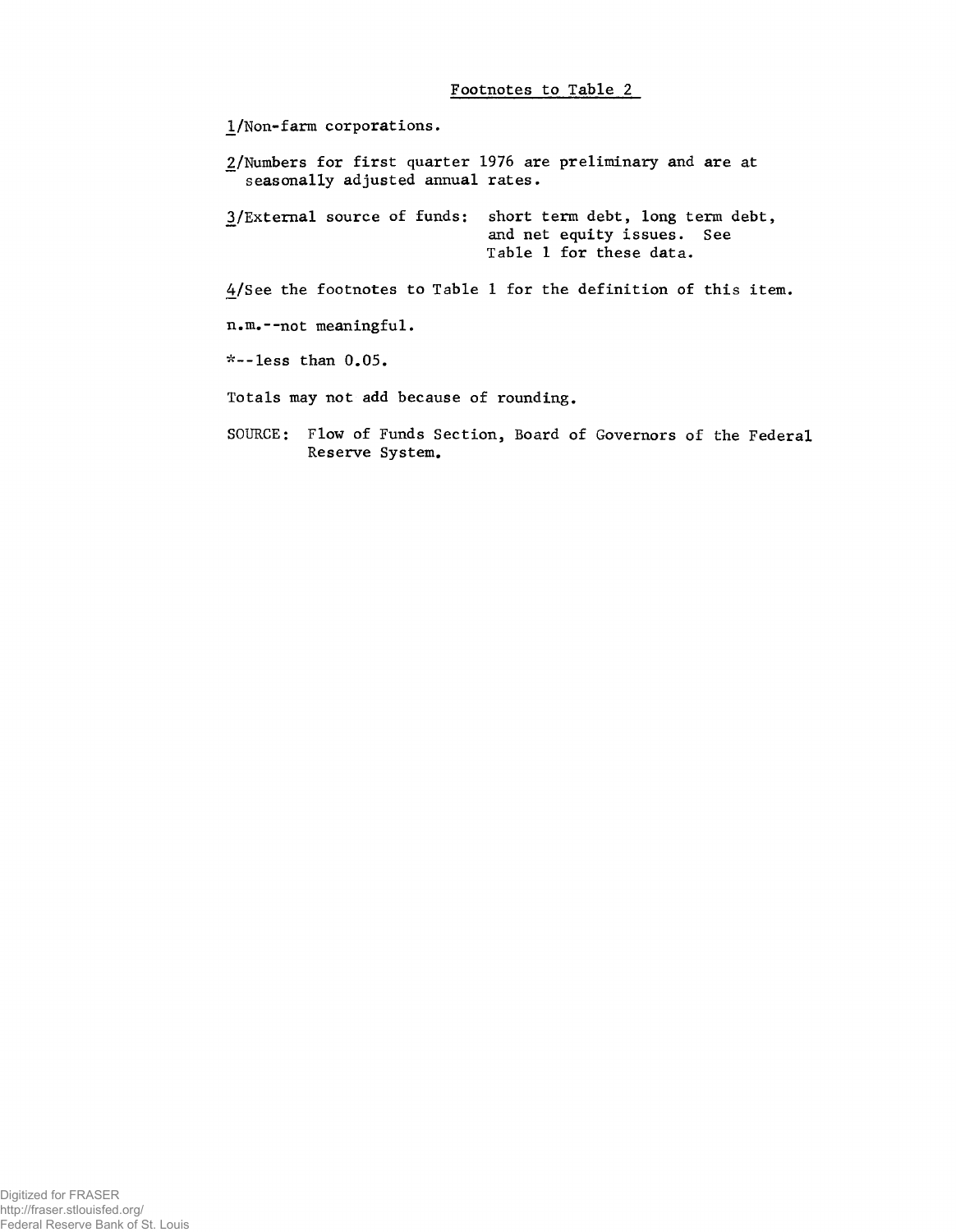## **TABLE 3**

|                                  | <b>Billions</b>                   | Per, Cent                   |                           |                            |               |              |                     |  |
|----------------------------------|-----------------------------------|-----------------------------|---------------------------|----------------------------|---------------|--------------|---------------------|--|
| End of                           | Total                             | Gr. Int. Funds <sup>4</sup> | Memo:                     | $S.T.$ Debt <sup>4</sup> / | L.T. Debt $4$ | Total Debt5/ | Net Equity          |  |
|                                  |                                   | Total                       | Ret.Profits <sup>4/</sup> | <b>Total</b>               | Total         | <b>Total</b> | Issues <sup>4</sup> |  |
| Year or<br>Quarter <sup>2/</sup> | Sources<br>of Funds <sup>3/</sup> | Sources                     | Tot.Sources               | Sources                    | Sources       | Sources      | Tot.Sources         |  |
|                                  |                                   |                             |                           |                            |               |              |                     |  |
| 1946                             | 18.3                              | 42.6                        | 17.5                      | 32.8                       | 19.1          | 51.9         | 5.5                 |  |
| 1947                             | 26.8                              | 47.0                        | 25.7                      | 29.5                       | 19.4          | 48.9         | 4.1                 |  |
| 1948                             | 28.1                              | 66.6                        | 42.3                      | 11.4                       | 18.5          | 29.9         | 3.6                 |  |
| 1949                             | 19.6                              | 97.5                        | 57.6                      | $-18.4$                    | 14.8          | $-3.5$       | 6.1                 |  |
| 1950                             | 41.6                              | 43.0                        | 22.3                      | 44.2                       | 9.6           | 53.8         | 3.1                 |  |
| 1951                             | 35.8                              | 55.6                        | 27.6                      | 22.3                       | 16.2          | 38.5         | 5.9                 |  |
| 1952                             | 29.0                              | 72.8                        | 34.1                      | $-0.7$                     | 20.0          | $-19.3$      | 7.9                 |  |
| 1953                             | 27.2                              | 77.6                        | 30.1                      | 1.1                        | 14.7          | 15.8         | $\bf 6.6$           |  |
| 1954                             | 29.0                              | 80.3                        | 30.0                      | $-1.3$                     | 15.5          | $-14.1$      | 5.5                 |  |
| 1955                             | 52.4                              | 55.7                        | 23.3                      | 29.4                       | 11.6          | 41.0         | 3.2                 |  |
| 1956                             | 44.3                              | 65.2                        | 23.7                      | 12.6                       | 16.9          | 29.6         | 5.2                 |  |
| 1957                             | 42.5                              | 72.0                        | 24.2                      | 2.4                        | 20.0          | 22.3         | 5.7                 |  |
| 1958                             | 41.2                              | 71.6                        | 19.7                      | 3.9                        | 19.7          | 23.5         | 4.9                 |  |
| 1959                             | 55.1                              | 63.5                        | 22.0                      | 19.1                       | 13.6          | 32.7         | 3.8                 |  |
| 1960                             | 47.2                              | 72.9                        | 21.6                      | 9.1                        | 15.0          | 24.2         | 3.0                 |  |
| 1961                             | 54.4                              | 65.4                        | 18.7                      | 14.7                       | 16.0          | 30.7         | 3.9                 |  |
| 1962                             | 58.6                              | 70.7                        | 22.2                      | 11.3                       | 17.4          | 28.7         | 0.7                 |  |
| 1963                             | 66.0                              | 67.3                        | 22.5                      | 17.9                       | 15.3          | 33.2         | $-0.5$              |  |
| 1964                             | 72.2                              | 69.3                        | 26.7                      | 15.6                       | 13.6          | 29.2         | 1.5                 |  |
| 1965                             | 90.7                              | 61.6                        | 25.8                      | 23.6                       | 14.8          | 38.4         | $\mathbf{x}$        |  |
| 1966                             | 96.7                              | 62.5                        | 25.9                      | 17.3                       | 18.9          | 36.2         | 1.3                 |  |
| 1967                             | 93.6                              | 65.3                        | 23.7                      | 9.5                        | 22.5          | 32.2         | 2.6                 |  |
| 1968                             | 114.0                             | 54.5                        | 17.1                      | 26.2                       | 19.5          | 45.7         | $-0.2$              |  |
| 1969                             | 119.0                             | 51.8                        | 12.0                      | 27.3                       | 18.1          | 45.4         | 2.9                 |  |
| 1970                             | 102.8                             | 57.1                        | 5.8                       | 11.1                       | 26.3          | 37.4         | 5.5                 |  |
| 1971                             | 120.4                             | 56.5                        | 8.6                       | 8.2                        | 25.8          | 34.1         | 9.5                 |  |
| 1972                             | 149.5                             | 53.7                        | 12.2                      | 16.9                       | 22.2          | 39.1         | 7.3                 |  |
| 1973                             | 175.4                             | 47.8                        | 9.0                       | 25.3                       | 22.7          | 48.0         | 4.2                 |  |
| 1974                             | 179.5                             | 43.3                        | 0.1                       | 29.6                       | 24.9          | 54.4         | 2.3                 |  |
| 1975                             | 143.9                             | 72.1                        | 10.6                      | 2.6                        | 23.6          | $-21.0$      | 6.9                 |  |
| $1976 - I$                       | 189.1                             | 63.5                        | 13.3                      | 19.7                       | 13.0          | 32.7         | 3.8                 |  |

## **TOTAL SOURCES OF FUNDS OF NONFINANCIAL CORPORATIONS:— / PERCENTAGE DISTRIBUTION OF ANNUAL FLOWS**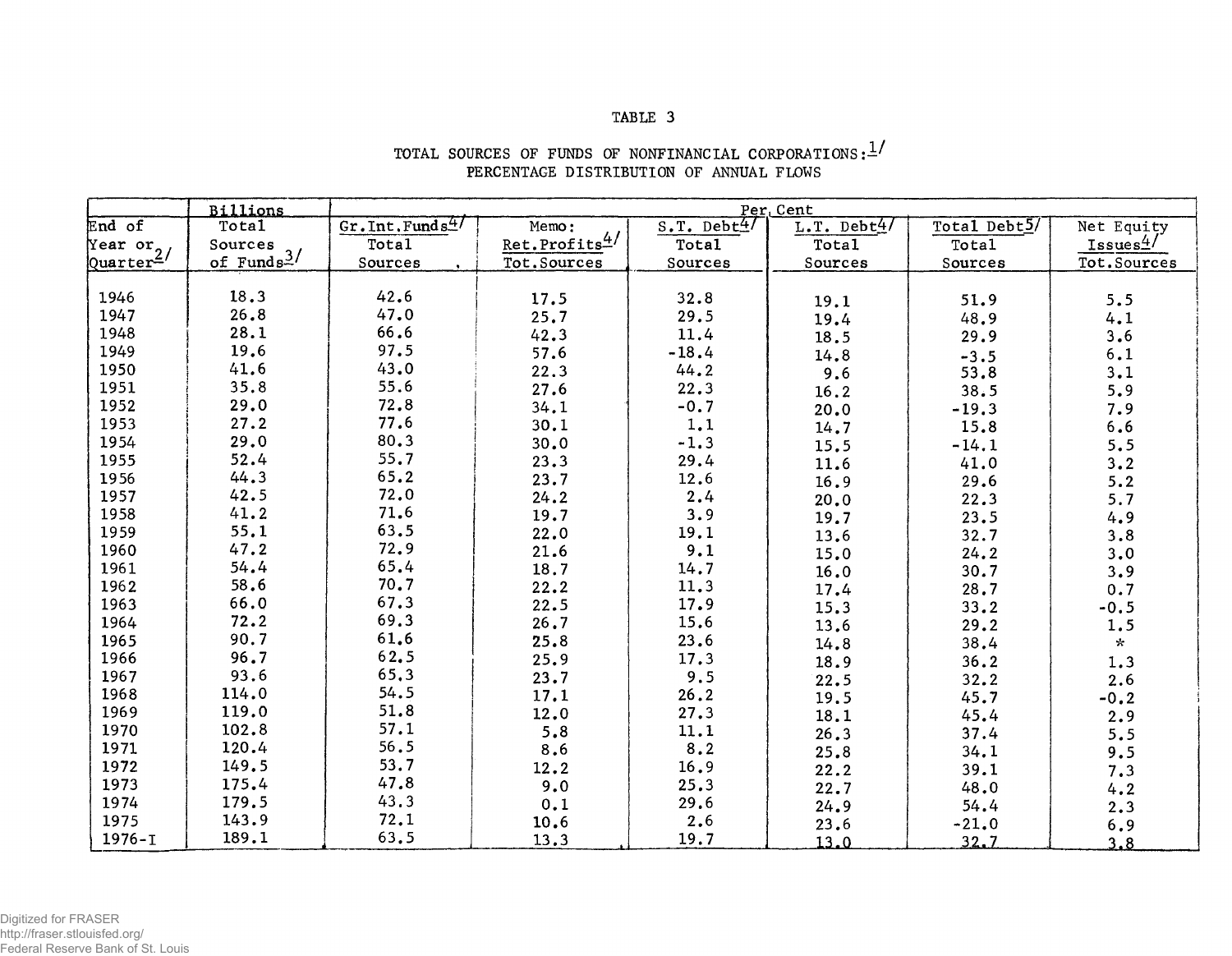**\_l/Non-farm corporations.**

**\_2/Numbers for first quarter 1976 are preliminary and are at seasonally adjusted annual rates.**

**\_3/Total sources of funds: gross internal funds plus external sources of funds. See Tables 1 and 2 for data and definitions.**

**4/See Table 1 for data and definition.**

**¿/Total debt: short term debt plus long term debt. See Table 1 for data and definitions.**

**\*--less than 0.05.**

**Totals may not add because of rounding.**

**SOURCE: Flow of Funds Section, Board of Governors of the Federal Reserve System.**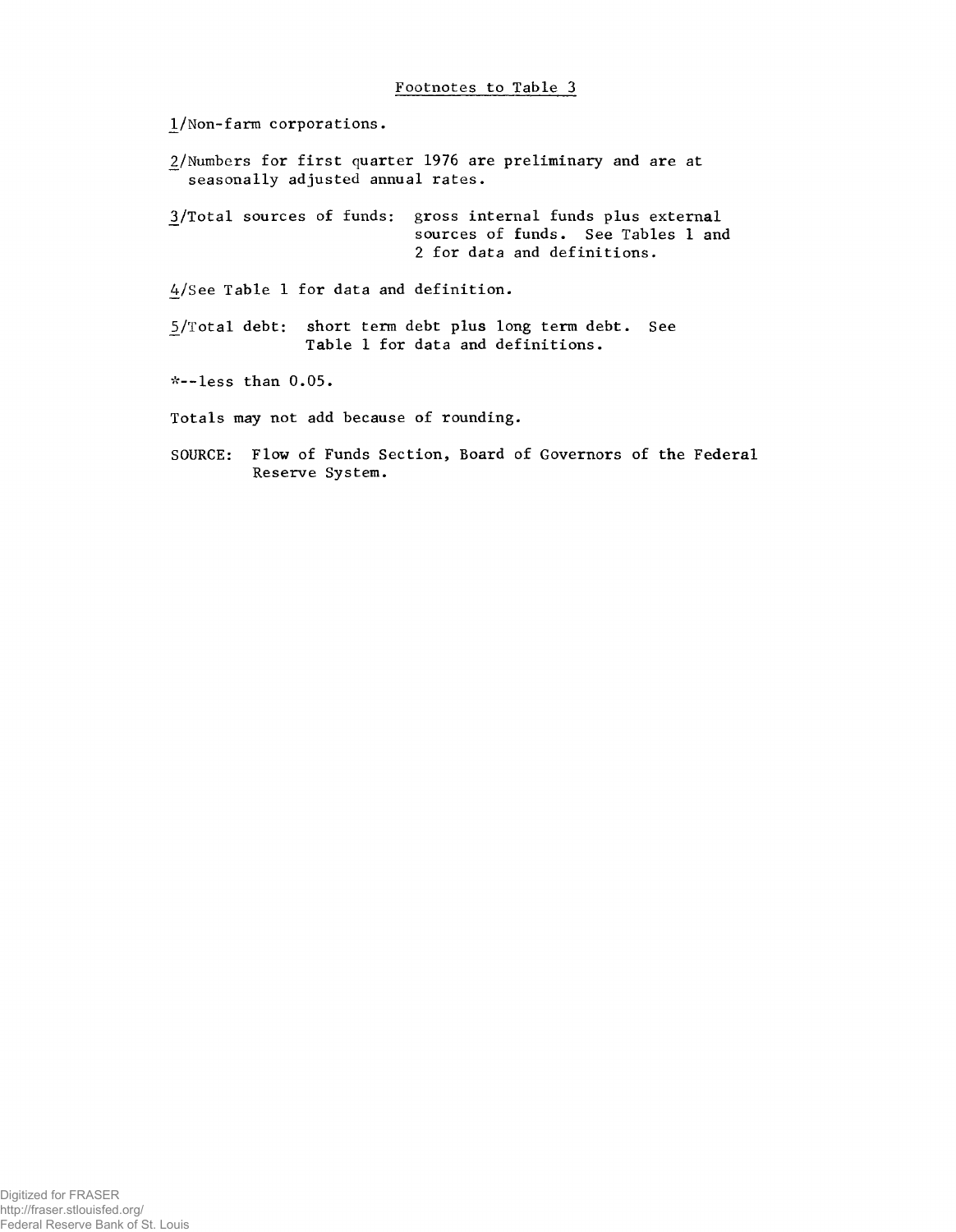## **TABLE 4**

## **SELECTED OUTSTANDINGS AND RATIOS OF NONFINANCIAL CORPORATIONS!/**

|                       | Outstandings in Billions of Dollars |        |           |          |             | Ratios of Outstandings |          |             |                   |  |
|-----------------------|-------------------------------------|--------|-----------|----------|-------------|------------------------|----------|-------------|-------------------|--|
|                       |                                     |        |           |          |             |                        |          | Historical  | Current           |  |
|                       |                                     |        |           | Histor-  |             |                        |          | Cost Equity | Cost Equity       |  |
| End of                |                                     | Short  |           | ical     | Current     | Liquid                 | S.T.Debt | Total       | Total             |  |
| Year or               | Liquid                              | Term   | Total     | Cost     | Cost        | Assets                 | Total    | Capitaliza- | Capitaliza-       |  |
| $\frac{Quarter^2}{ }$ | Assets <sup>3</sup> /               | Debt4/ | Debt $5/$ | Equity6/ | Equity $7/$ | S.T. Debt              | Debt     | tion $8/$   | $tion\frac{8}{ }$ |  |
|                       |                                     |        |           |          |             |                        |          |             |                   |  |
| 1946                  | 33.5                                | 41.5   | 80.5      | 96.5     | 113.3       | 0.807                  | 0.516    | 0.545       | 0.585             |  |
| 1947                  | 35.1                                | 49.5   | 93.7      | 110.6    | 133.9       | 0.709                  | 0.528    | 0.541       | 0.588             |  |
| 1948                  | 36.3                                | 52.5   | 102.2     | 124.5    | 148.9       | 0.691                  | 0.514    | 0.549       | 0.593             |  |
| 1949                  | 39.4                                | 49.0   | 101.5     | 136.0    | 155.7       | 0.804                  | 0.483    | 0.573       | 0.605             |  |
| 1950                  | 44.0                                | 67.7   | 124,1     | 151.6    | 173.8       | 0.650                  | 0.546    | 0.550       | 0.583             |  |
| 1951                  | 46.7                                | 75.9   | 138.1     | 168.0    | 192.2       | 0.615                  | 0.550    | 0.549       | 0.582             |  |
| 1952                  | 46.6                                | 75.8   | 143.8     | 179.1    | 202.0       | 0.615                  | 0.527    | 0.555       | 0.584             |  |
| 1953                  | 48.6                                | 76.6   | 148.5     | 191.5    | 214.9       | 0.634                  | 0.516    | 0.563       | 0.591             |  |
| 1954                  | 48.9                                | 76.4   | 152.9     | 201.0    | 222.5       | 0.640                  | 0.500    | 0.568       | 0.593             |  |
| 1955                  | 54.2                                | 92.0   | 174.5     | 216.3    | 245.3       | 0.589                  | 0.527    | 0.554       | 0.584             |  |
| 1956                  | 49.7                                | 97.8   | 187.8     | 231.2    | 269.0       | 0.508                  | 0.521    | 0.552       | 0.589             |  |
| 1957                  | 49.2                                | 98.8   | 197.4     | 244.8    | 286.6       | 0.498                  | 0.501    | 0.554       | 0.592             |  |
| 1958                  | 51.7                                | 100.6  | 207.4     | 255.2    | 297.2       | 0.514                  | 0.485    | 0.552       | 0.589             |  |
| 1959                  | 57.1                                | 111.7  | 225.9     | 269.8    | 313.2       | 0.511                  | 0.494    | 0.544       | 0.581             |  |
| 1960                  | 53.0                                | 116.1  | 237.6     | 281.0    | 320.0       | 0.457                  | 0.489    | 0.542       | 0.574             |  |
| 1961                  | 56.5                                | 123.0  | 253.2     | 292.4    | 329.5       | 0.459                  | 0.486    | 0.535       | 0.565             |  |
| 1962                  | 59.6                                | 129.8  | 270.2     | 308.2    | 343.7       | 0.459                  | 0.480    | 0.533       | 0.560             |  |
| 1963                  | 64.2                                | 141.8  | 292.3     | 322.6    | 359.1       | 0.453                  | 0.485    | 0.525       | 0.551             |  |
| 1964                  | 65.1                                | 153.5  | 313.7     | 342.6    | 380.6       | 0.424                  | 0.489    | 0.522       | 0.548             |  |
| 1965                  | 67.8                                | 175.3  | 348.9     | 364.9    | 405.8       | 0.387                  | 0.502    | 0.511       | 0.538             |  |
| 1966                  | 64.1                                | 192.0  | 383.9     | 392.2    | 439.3       | 0.334                  | 0.500    | 0.505       | 0.534             |  |
| 1967                  | 68.8                                | 201.6  | 414.6     | 418.3    | 473.7       | 0.341                  | 0.486    | 0.502       | 0.533             |  |
| 1968                  | 76.7                                | 231.3  | 466.6     | 439.6    | 508.2       | 0.332                  | 0.496    | 0.485       | 0.521             |  |
| 1969                  | 78.9                                | 263.9  | 520.7     | 466.7    | 553.4       | 0.299                  | 0.507    | 0.473       | 0.515             |  |
| 1970                  | 78.5                                | 275.8  | 559.6     | 485.7    | 595.5       | 0.285                  | 0.493    | 0.465       | 0.516             |  |
| 1971                  | 89.1                                | 285.4  | 600.4     | 514.0    | 643.3       | 0.312                  | 0.475    | 0.462       | 0.517             |  |
| 1972                  | 93.1                                | 310.7  | 658.6     | 548.3    | 701.3       | 0.300                  | 0.472.   | 0.454       | 0.516             |  |
| 1973                  | 100.1                               | 356.0  | 748.8     | 598.6    | 780.1       | 0.281                  | 0.475    | 0.444       | 0.512             |  |
| 1974                  | 113.1                               | 412.0  | 844.3     | 653.5    | 922.2       | 0.275                  | 0.488    | 0.436       | 0.522             |  |
| 1975                  | 132.4                               | 408.4  | 874.7     | 646.0    | 1002.1      | 0.324                  | 0.467    | 0.425       | 0.534             |  |
| $1976 - I$            | 133.2                               | 412.6  | 883.2     | n.a.     | n.a.        | 0.323                  | 0.467    | n.a.        | n.a.              |  |